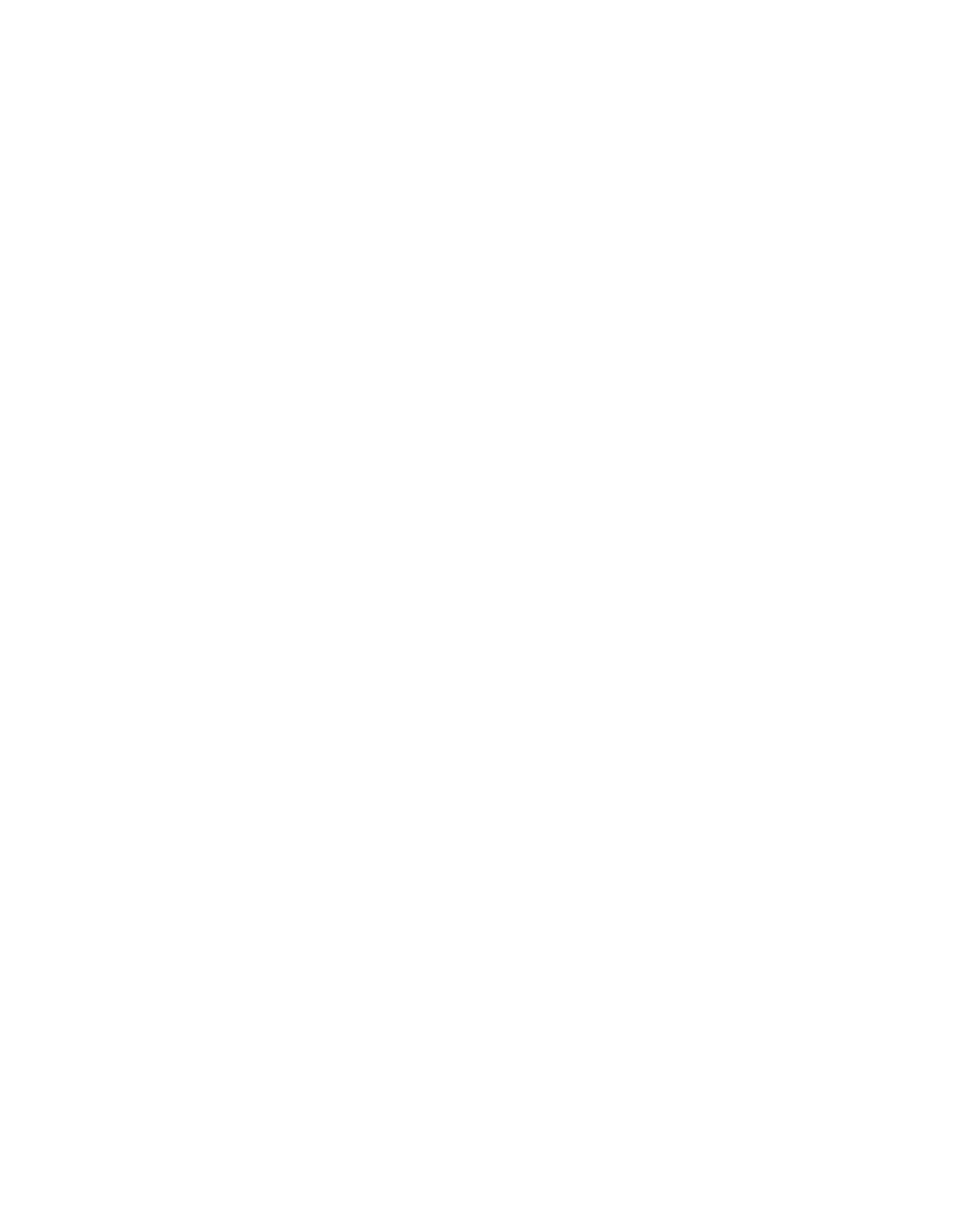# 22 Small-amplitude surface waves

Surface waves in the sea are created by the interaction of wind and water which somehow transforms the steady motion of the streaming air into the nearly periodic swelling and subsiding of the water. The waves appear to roll towards the coast in fairly orderly sequence of crests and troughs that is translated into the quick ebb and flow of water at the beach, so well-known to all of us. On top of that there is of course the slow ebb and flow of the tides.

In constant "flat-earth" gravity, the interface between two fluids at rest is always horizontal. In moving fluids the interface can take a very complex instantaneous shape under the simultaneous influence of inertia, pressure, gravity, container shape, surface tension, and viscosity. Waves controlled by pressure and gravity are naturally called gravity waves, whereas waves controlled by pressure and surface tension are called *capillary waves*. If the fluids have vastly different densities, as is the case for the sea and the atmosphere, one may often disregard the lighter fluid and instead consider the open surface of the heavier fluid towards vacuum. For fluids of nearly equal density, for example a saline bottom layer in the sea with a brackish layer above, internal gravity waves driven by pressure and buoyancy may arise in the interface.

This chapter is devoted to the various types of small-amplitude surface waves and the conditions under which they occur (see [58, 59, 40, 16, 9] for extended discussions of surface waves). Mathematically, small-amplitude waves are by far the most easy to deal with. More interesting and unusual wave types arise when amplitudes grow so large that the nonlinear aspects of fluid mechanics come into play. Nonlinear waves are common everyday occurrences, for example the familiar run-up of waves on a beach or the less familiar sonic boom from an aircraft overhead, but the subject of nonlinear waves is unfortunately so mathematically challenging that we shall postpone it until chapter 30.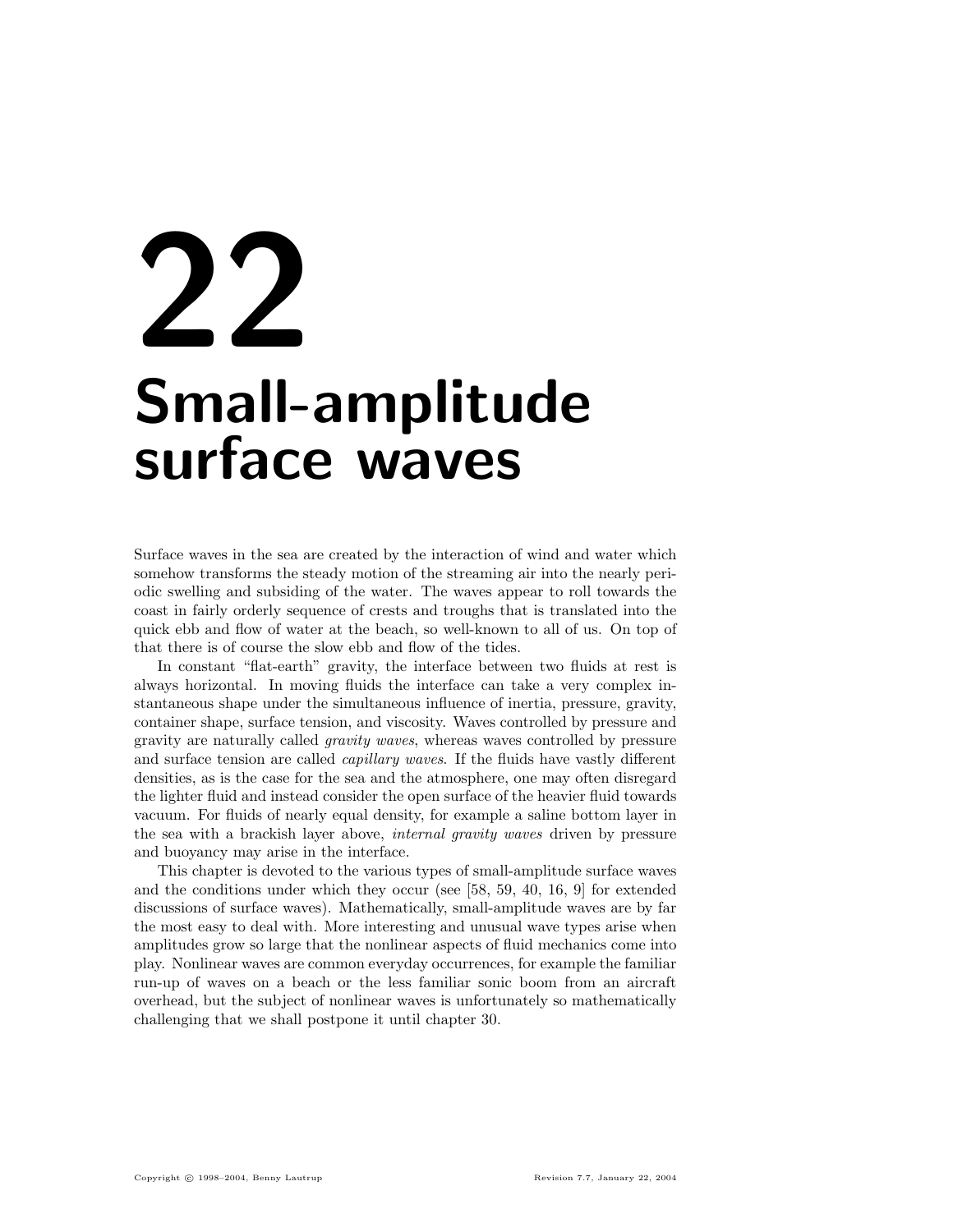

A surface wave in the flat-<br>earth coordinate system.



A general wave consists of mounds and hollows. Locally, the amplitude a is related to the vertical distance between maxima and minima, the wavelength  $\lambda$ to the horizontal size of a mound or hollow, and the period  $\tau$  to the time scale for major changes in the local pattern. The depth d to the vertical distance to the bottom.

# 22.1 Basic physics of surface waves

In chapter 7 we saw that the shape of an interface between two fluids in hydrostatic equilibrium is determined by the balance between the pressure gradient and gravity everywhere in the interior of the fluids. Surface tension in the interface may also have profound influence on the shape of small fluid volumes, for example a raindrop. What we shall call waves in this chapter are time-dependent disturbances in the shape of an interface originally in hydrostatic equilibrium.

Although surface waves may occur wherever material properties change rapidly, we shall mostly think of gravity waves in water so well-known to all of us. In constant gravity, the hydrostatic interface between the sea and the air is flat and horizontal, usually taken to be  $z = 0$  in the flat-earth coordinate system. A wave will disturb the surface so that its instantaneous height is a function of the horizontal coordinates and time,

$$
z = h(x, y, t) \tag{22-1}
$$

We shall mainly be interested in trains of waves that progress periodically and in a regular pattern across the horizontal surface of the sea, although everyday experience tells us that waves may be much more complicated. In a breaking wave, the surface height is not even a single-valued function of position and time.

Waves can be created in many ways. The splash you make when you jump bottom-first into a swimming pool creates primarily a single large ring-shaped wave, perhaps followed by several smaller waves. When these waves hit the edge of the pool they are reflected and interfere with themselves to create quite chaotic patterns. In this chapter we shall, however, not be concerned much with the mechanisms by which waves are created, but rather with their internal dynamics after they have somehow been brought into existence.

#### Wave parameters

Any non-breaking surface wave consists locally of mounds and hollows of roughly the same size in the otherwise smooth equilibrium surface. Although a general wave can be very complex, it is convenient to describe these local features in terms of parameters that normally are reserved for harmonic waves:

- $a$  amplitude. It sets the scale for vertical variations in the height of the wave. Mostly it is taken to be the height of a mound above the equilibrium level, or equivalently the depth of a hollow below.
- $\lambda$  wavelength. This is the horizontal length scale of the wave, typically related to the width of a mound or a hollow.
- $\tau$  period. A measure of the time scale for major changes in the wave pattern, for example the time it takes for a mound to become a hollow
- $d$  depth. The vertical distance to a solid boundary, the "bottom".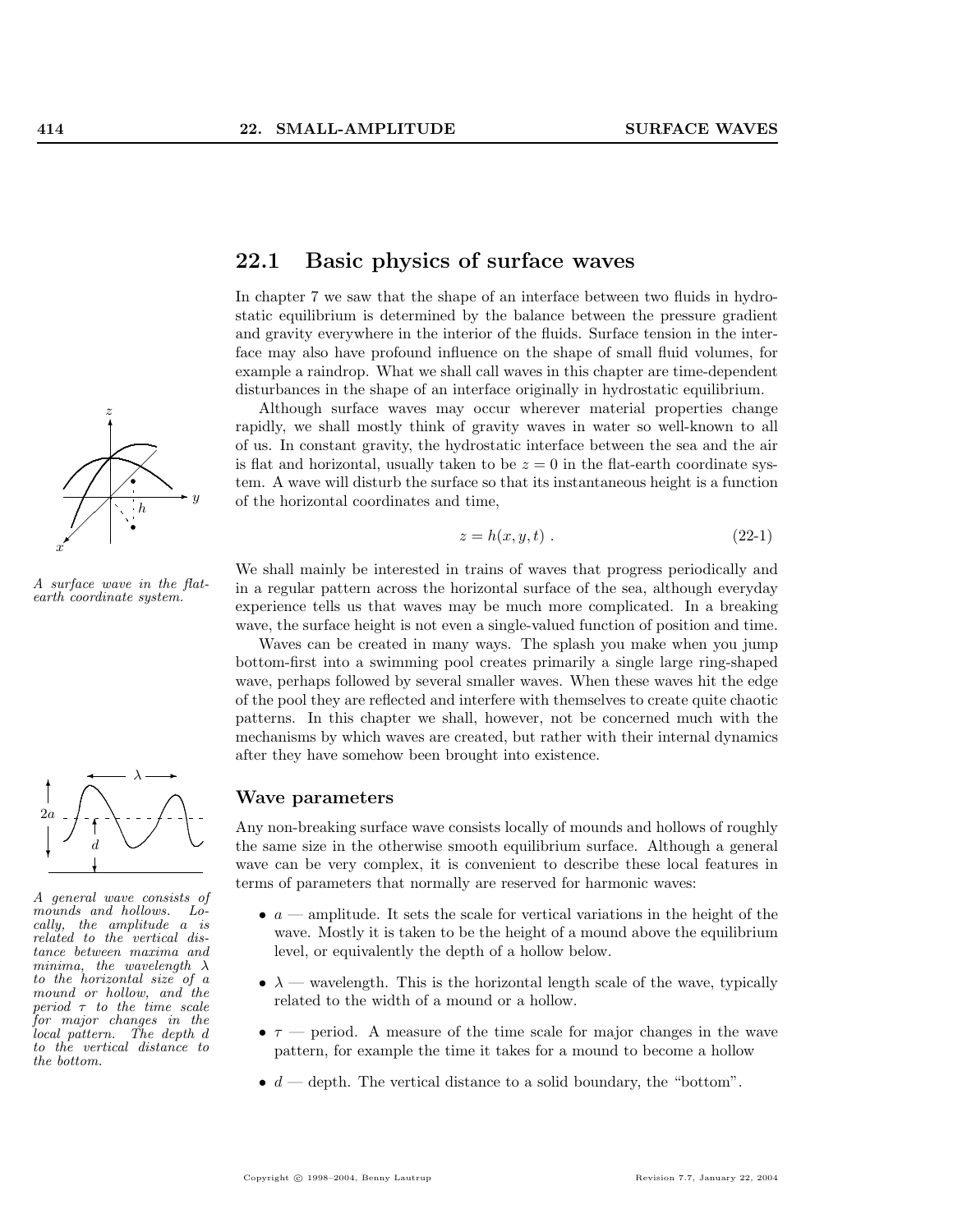The ratio  $c = \lambda/\tau$  is called the *celerity* or *phase velocity* and characterizes the speed with which the waveform changes shape.

If the wavelength is much greater than the depth,  $\lambda \gg d$ , we shall speak about long waves or more graphically shallow-water waves. Similarly, waves with wavelength much smaller than the depth,  $\lambda \ll d$ , are called *short waves* or deep-water waves. Waves with amplitude much smaller than both wavelength and depth,  $a \ll \lambda$ , d, are called a *small-amplitude* waves.

#### The dispersion law

In a gravity wave the force of gravity pulls the water in a mound downwards and sets it into motion, and this motion may in turn make the water rise again. Whereas the potential energy of the wave only depends on its shape, the kinetic energy also depends on the flow velocities in the wave, and thus on the period. Therefore, if no energy is lost to friction, this continual conversion of potential energy into kinetic energy and back must provide a relation between the period of a wave and the other parameters,

$$
\tau = \tau(a, \lambda, d, \ldots) \tag{22-2}
$$

The precise form of this *dispersion law* for a particular type of wave is normally obtained from careful analysis of the wave dynamics, several examples of which will be given later. Here we shall only make a coarse estimate of the general form of the dispersion law using that potential and kinetic energies must be of comparable magnitudes.

#### Collapse of a "waterberg"

Suppose we have somehow created a mound of water, instantaneously at rest, for example by pulling an inverted water-filled bucket up through the flat surface of the sea. Common experience tells us that such a "waterberg" will quickly collapse into the sea, creating instead a smaller and wider hollow which may later rise again to make an even smaller mound that in turn collapses, and so on. Eventually all traces of the initial mound will have disappeared into secondary waves running away over the surface.

Let the initial mound have height a and width  $\lambda$  so that its volume is of magnitude  $\lambda^2 a$ . During the first collapse all the water in the mound will move vertically downwards and reach the sea level in a characteristic time  $\tau$ . Since water is incompressible, an equal volume has to move horizontally away from the collapse region with a typical speed U. For long waves with  $\lambda \gg d$ , the proximity of the bottom forces all the water underneath the mound to move away horizontally, so that  $\lambda^2 a \sim \lambda d U \tau$ . Solving for U we find

$$
U \sim \frac{a\lambda}{\tau d} \tag{22-3}
$$



A "waterberg" of height a and width  $\lambda$  rising out of a sea of depth d. When the waterberg collapses vertically, all the water in it has to leave in the horizontal directions.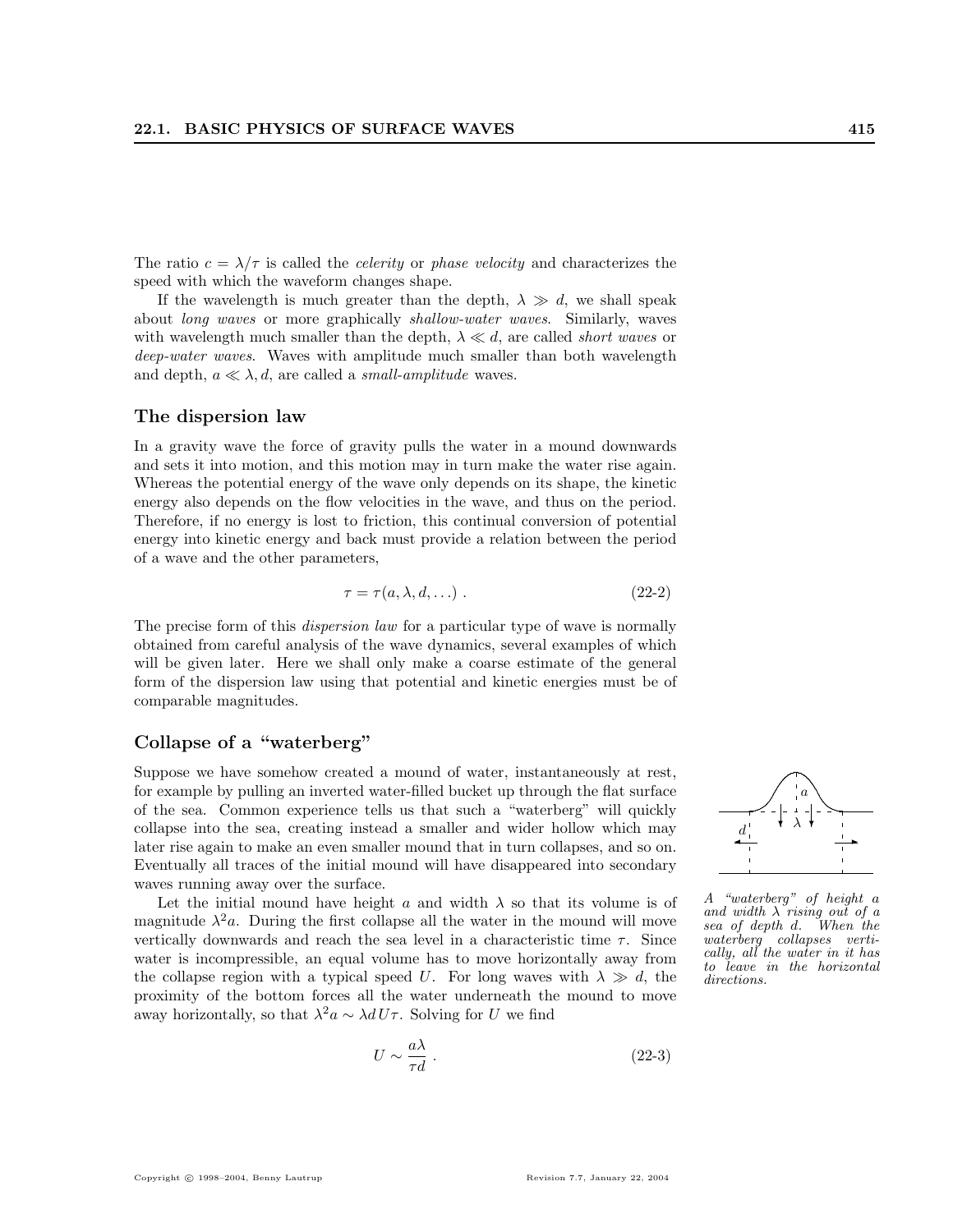Since the typical vertical speed is  $a/\tau$ , the horizontal flow velocity in a shallow sea will be much greater than the vertical by a factor  $\lambda/d \gg 1$ . For short waves with  $\lambda \ll d$ , there is no bottom to divert the water flow so that the horizontal velocity tends to be of same order of magnitude as the vertical, *i.e.*  $U \sim a/\tau$  near the surface. From the expression for  $U$ , one may thus conclude that the deep sea may be characterized by an effective depth of the same magnitude as the wavelength,  $d \sim \lambda$ . These claims will later be confirmed by precise calculations, showing in fact that the effective depth of the deep sea is  $d \approx \lambda/2\pi$ .

The potential energy of the initial mound relative to the general level of the sea is of magnitude,

$$
\mathcal{V} \sim \rho_0 \lambda^2 a \cdot g_0 a = \rho_0 g_0 a^2 \lambda^2 \ . \tag{22-4}
$$

Interestingly, a hollow of depth a and width  $\lambda$  would have potential energy of the same magnitude, for the simple reason that buoyancy presses the surface upward, like the hull of a ship.

The kinetic energy of the volume of water of size  $\lambda^2 d$  under the wave becomes of magnitude

$$
\mathcal{T} \sim \rho_0 \lambda^2 d \cdot U^2 \sim \rho_0 \frac{\lambda^4 a^2}{\tau^2 d} \ . \tag{22-5}
$$

In the absence of dissipation, the kinetic energy must be comparable to the potential energy,  $\mathcal{T} \sim \mathcal{V}$ , and solving for  $\tau$  we obtain the estimate of the dispersion law,

$$
\tau \sim \frac{\lambda}{\sqrt{g_0 d}} \ . \tag{22-6}
$$

Notice that this dispersion law is merely a coarse estimate of the overall magnitude of the collapse time. It may still be multiplied with an unknown factor of order unity which can depend on the dimensionless ratios  $a/\lambda$  and  $d/\lambda$ , and possibly on other dimensionless parameters characterizing the actual shape of the wave.

From the dispersion law we immediately get the phase velocity

$$
c = \frac{\lambda}{\tau} \sim \sqrt{g_0 d} \tag{22-7}
$$

Like an echo of Toricelli's law (page 266) it is of the same order of magnitude as the free-fall velocity  $\sqrt{2g_0d}$  from height d. In shallow water where d is the true depth of the sea, the phase velocity is independent of wavelength. In deep water where the true depth is infinite, the effective depth may as pointed out above be taken to be  $d \approx \lambda/2\pi$ .

Example 22.1.1: A little "waterberg" created by lifting an inverted bucket of height  $a = 30$  cm and width  $\lambda = 50$  cm out of water of depth  $d = 1$  m collapses in  $\tau \sim 0.1$  s, a mere blink of the eye.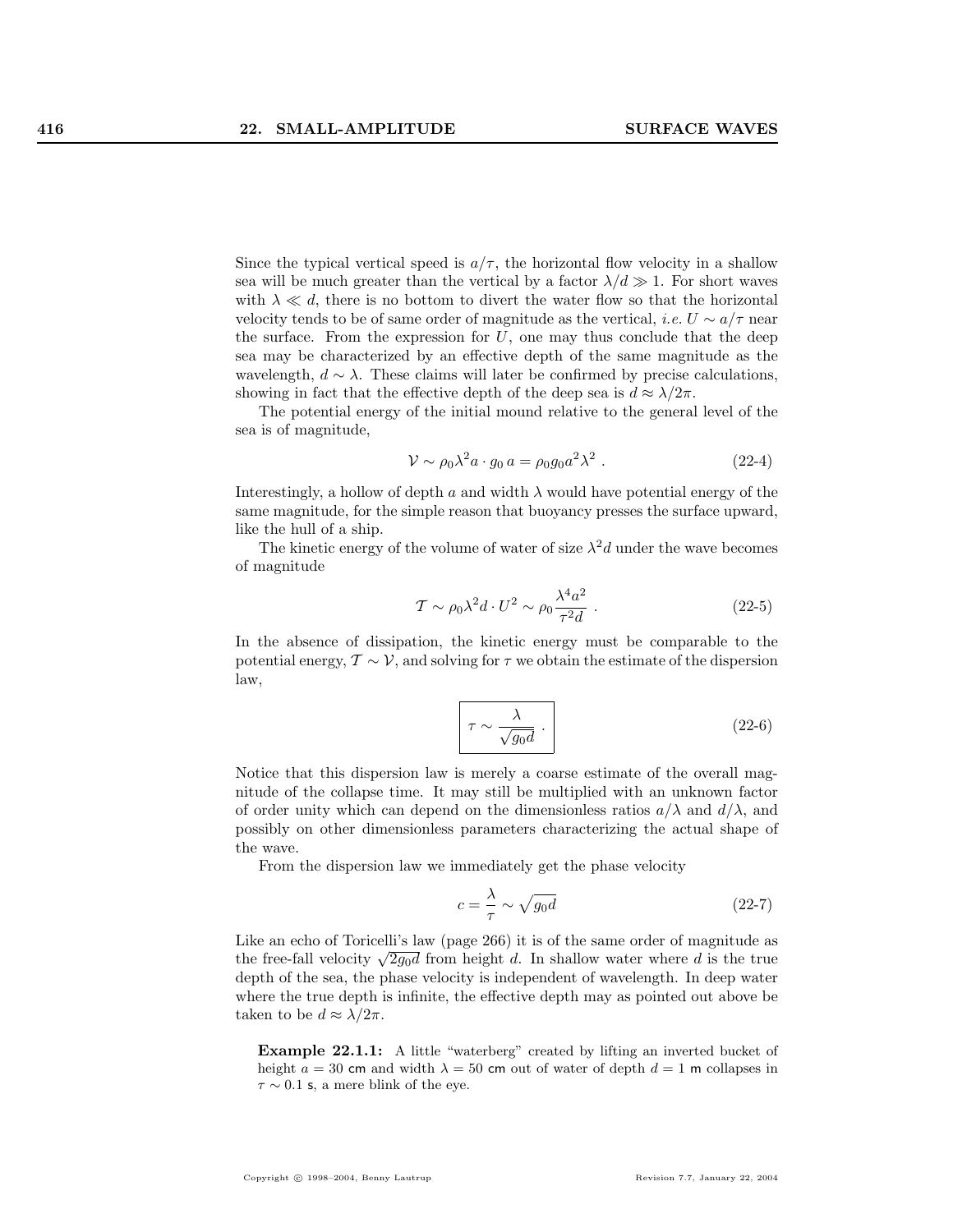#### Gravity waves are nearly ideal

The shape of a surface wave is only a manifestation of the (literally) underlying hydrodynamics, governed by the Navier-Stokes equations. From the estimate (22- 3) of the horizontal flow velocity we estimate the Reynolds number in shallow water to be,

$$
\text{Re} = \frac{|(\boldsymbol{v} \cdot \boldsymbol{\nabla})\boldsymbol{v}|}{\nu |\boldsymbol{\nabla}^2 \boldsymbol{v}|} \sim \frac{U^2/\lambda}{\nu U/d^2} = \frac{ad}{\nu \tau} \ . \tag{22-8}
$$

Here we have assumed that the advective acceleration is dominated by the fast horizontal motion over a length scale  $\lambda$ , whereas the viscous acceleration is dominated by the vertical variation in the horizontal flow over the depth d. For deep-water waves d may as before be replaced by  $\lambda/2\pi$ .

The typical sea waves we encounter when swimming close to the shore at a depth of a couple of meters have amplitudes up to a meter and periods of some seconds. With  $\nu \approx 10^{-6}$  m<sup>2</sup>/s for water, the Reynolds number will be in the millions, and viscosity plays essentially no role for such waves. In daily life we are otherwise quite familiar with viscous waves, for example while stirring porridge, but they are not so interesting because they quickly die out. Nearly ideal gravity waves in water simply keep rolling along. Eventually viscosity will also make these waves die away if left on their own, but that problem can be dealt with separately (see section 22.6).

#### Small-amplitude waves are nearly linear

The nonlinearity of the equations of fluid mechanics makes surface waves much more complex than, for example, electromagnetic waves governed by the linear Maxwell equations. The nonlinear advective acceleration of the fluid  $(v\cdot\nabla)v$  can however often be disregarded in comparison with the local acceleration  $\partial v/\partial t$ , so that the Navier-Stokes equations also become linear. For shallow-water waves we obtain the ratio of advective to local acceleration,

$$
\frac{|(\mathbf{v} \cdot \nabla)\mathbf{v}|}{|\partial \mathbf{v}/\partial t|} \approx \frac{U^2/\lambda}{U/\tau} \approx \frac{U}{c} \approx \frac{a}{d}.
$$
 (22-9)

Quite generally we can conclude that the advective term plays no role for smallamplitude waves with  $a \ll d$  (with  $d \approx \lambda/2\pi$  in deep water). In short: the Navier-Stokes equations become linear in the small-amplitude limit.

The most general solution to a set of linear field equations with constant coefficients is a linear superposition of elementary harmonic solutions (possibly damped). We have seen this for small-amplitude vibrations in solids (chapter 13) as well as for small-amplitude pressure waves in fluids (section 18.6). In these cases the three-dimensional waves are superpositions of elementary plane waves, each of which at any given time has constant physical properties in any plane orthogonal to its direction of propagation. The same will be the case for the flow underlying small-amplitude surface waves.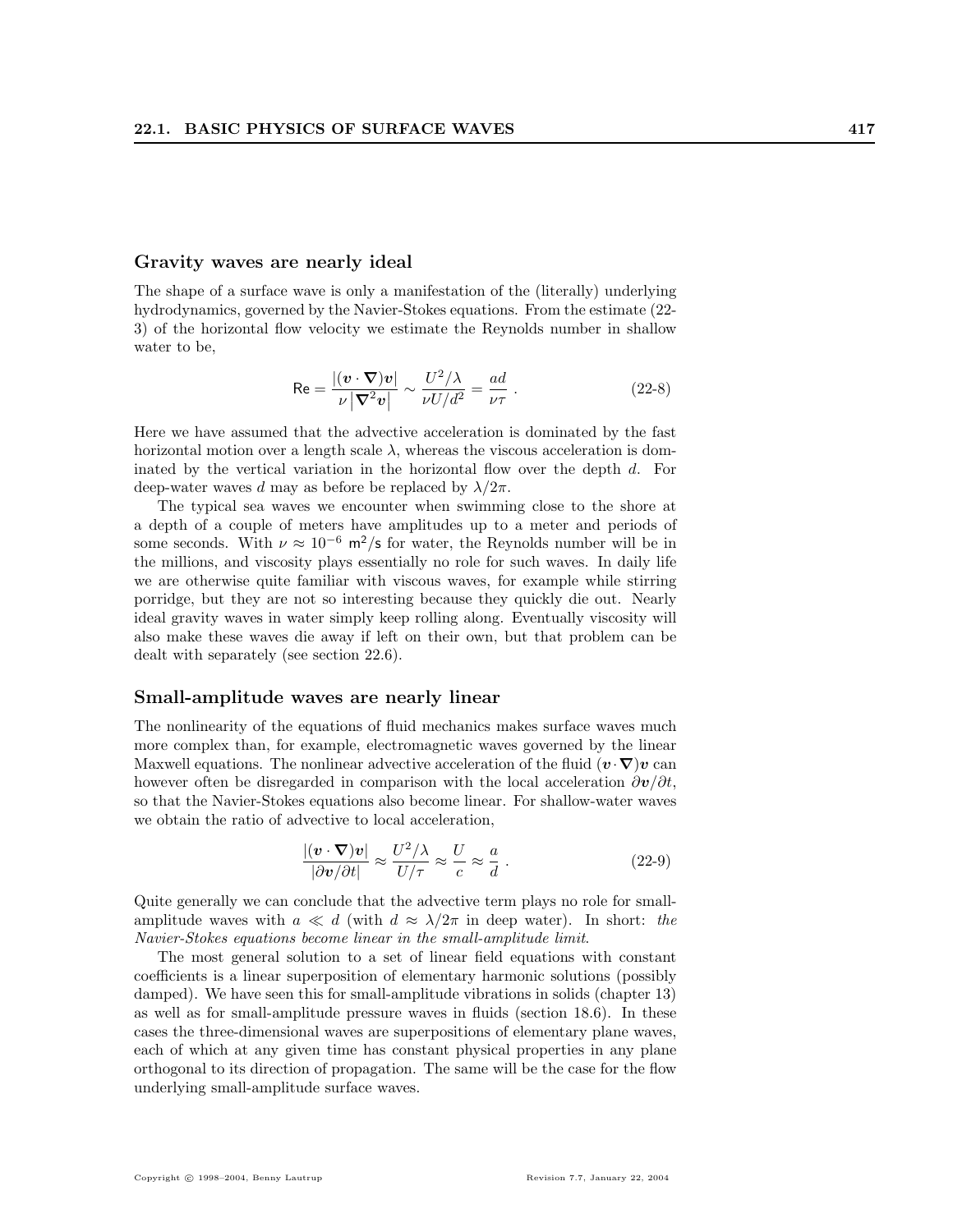

A periodic line wave on the surface. The crests are parallel lines orthogonal to the vector  $\mathbf{n} = (\cos \theta, \sin \theta, 0),$ forming an angle  $\theta$  with the  $x$ -axis.

#### Harmonic line waves

Three-dimensional plane waves have identical physical properties in every plane orthogonal to the direction of propagation. Surface waves are two-dimensional, and elementary harmonic surface waves have correspondingly the same physical properties on any line orthogonal to the direction of propagation. A harmonic line wave is of the form

$$
h = a\cos(k_x x + k_y y - \omega t + \chi)
$$
\n(22-10)

where  $\mathbf{k} = (k_x, k_y, 0)$  is wave vector,  $k = |\mathbf{k}| = 2\pi/\lambda$  the wave number,  $\omega = 2\pi/\tau$ the *circular frequency*, and  $\chi$  the *phase shift*. The argument of the cosine,  $\phi$  =  $k_x x + k_y y - \omega t + \chi$ , is called the *phase* of the wave. The phase shift can for a single wave always be absorbed in the choice of origin of the coordinate system or of time, but differences between phase shifts may become of physical importance when waves are superposed.

The maxima or minima, or crests and troughs as they are called for surface waves, move steadily along in the direction  $n = k/k = (\cos \theta, \sin \theta, 0)$  with the phase velocity,

$$
c = \frac{\lambda}{\tau} = \frac{\omega}{k} \tag{22-11}
$$

For small-amplitude shallow-water waves where the dispersion law is linear, the phase velocity is independent of the wave number  $k$ . In general, however, the dispersion law will be nonlinear,  $\tau = \tau(\lambda)$  or equivalently  $\omega = \omega(k)$ , as we saw for deep-water waves, and the phase velocity will depend on the wave number.

#### Group velocity

Consider now two harmonic line waves which for simplicity are chosen to run along the x-axis with the same amplitudes. Their phases are  $\phi_1 = k_1x - \omega_1t + \chi_1$ and  $\phi_2 = k_2x - \omega_2t + \chi_2$ , and using the trigonometric relation,

$$
\cos \phi_1 + \cos \phi_2 = 2 \cos \frac{\phi_1 + \phi_2}{2} \cos \frac{\phi_1 - \phi_2}{2} , \qquad (22-12)
$$

the superposition  $h = h_1 + h_2$  may be written,

$$
h = 2a\cos(kx - \omega t + \chi)\cos\frac{1}{2}(\Delta k x - \Delta \omega t + \Delta \chi) , \qquad (22-13)
$$

where  $k = (k_1 + k_2)/2$  etc are the average quantities for the two waves, and  $\Delta k = k_1 - k_2$  etc are the differences. The first oscillating factor evidently describes a line wave moving along the x-axis with the average values of the wave numbers, frequencies, and phase shifts, but the amplitude of this wave is now modulated by the second factor.

If the differences are much smaller than the averages,  $|\Delta k| \ll |k|, |\Delta \omega| \ll |\omega|$ , and  $|\Delta \chi| \ll |\chi|$ , the second cosine factor will only slowly modulate the rapid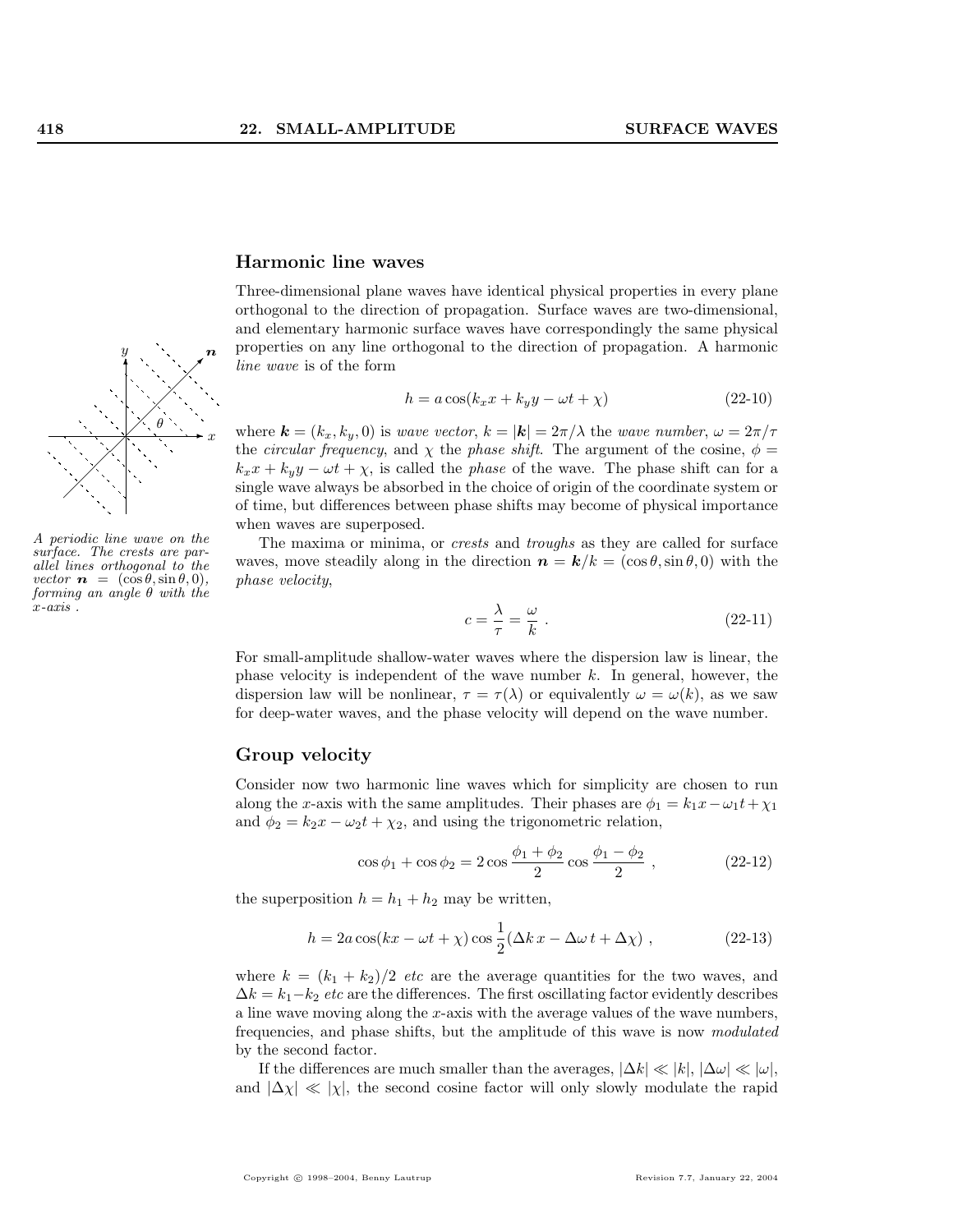

Figure 22.1: Superposition of two harmonic line waves with nearly equal wave numbers, here at  $t = 0$  for  $k = 8\Delta k$ ,  $\Delta k = 2\pi$ ,  $a = 1$ , and  $\chi = 0$ . The rapid oscillations of the "carrier" wave is modulated and broken into a "beat pattern" of wave packets of length  $2\pi/\Delta k = 1$  centered at  $x = n$  for all integer n.

oscillations of the first. Since the second cosine vanishes when its arguments passes through  $\frac{1}{2}\pi + n\pi$  where *n* is an arbitrary integer, it will chop the average wave up into a string of *wave packets* of typical length  $L = 2\pi / |\Delta k|$ , as pictured in fig. 22.1. Inside each wave packet, the crests will move with the phase velocity  $c = \omega/k$ , whereas the center of each wave packet will move with the speed  $\Delta\omega/\Delta k = (\omega(k_1) - \omega(k_2))/\Delta k \approx d\omega(k)/dk$ . Thus, the propagation speed of a wave packet is given by the derivative of the dispersion law,

$$
c_g = \frac{d\omega}{dk} , \qquad (22-14)
$$

called the group velocity.

Any superposition of waves with nearly equal wave vectors will in fact form one or more wave packets moving with the group velocity (see problem 22.1). If the dispersion law is linear, the group and phase velocities are equal, but if the dispersion law is non-linear they will be different, and the waves are said to be *dispersive*. If the group velocity is smaller than the phase velocity,  $c_q < c$ , the wave crests will move forward inside a wave packet as it proceeds across the surface, and conversely if it is larger.

#### Energy transport and group velocity

In a single wave packet, the velocity field is only non-zero in the region covered by the wave packet, so that the energy of the wave must be concentrated here and transported along the surface with the group velocity, rather than with the phase velocity. The same must be true for any superposition of single wave packets with wave numbers taken from a narrow band of width  $\Delta k$  around k, such as the one shown in fig. 22.1. In the limit where the bandwidth  $\Delta k$  narrows down to nothing, the energy must still be transported with the group velocity, so in the end we reach the slightly strange conclusion, that even in a purely monofrequent line wave, the energy must be transported with the group velocity. This will be shown explicitly to be true in section 22.3.



A single Gaussian wave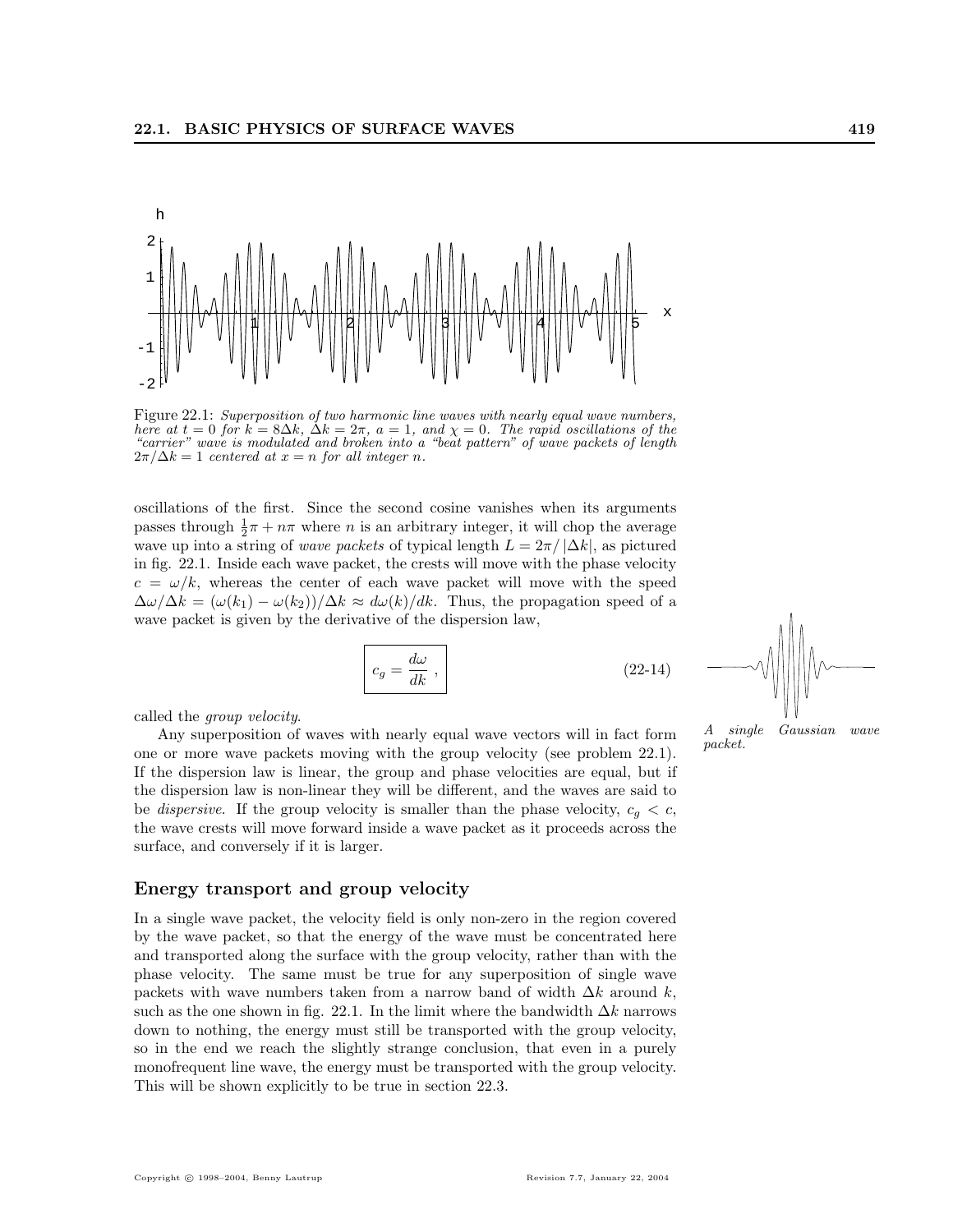## 22.2 Small-amplitude gravity waves

Small-amplitude, inviscid gravity waves in incompressible water obey a linear version of Euler's equation,

$$
\frac{\partial \mathbf{v}}{\partial t} = -\frac{1}{\rho_0} \nabla p + \mathbf{g} \;, \qquad \qquad \nabla \cdot \mathbf{v} = 0 \;, \tag{22-15}
$$

where  $q = (0, 0, -q_0)$ . These equations do not explicitly involve the surface height, which will only come in via the boundary conditions.

#### Boundary conditions

At the open surface,  $z = h$ , there are two boundary conditions which must be fulfilled. The first is purely kinematic and expresses that a fluid particle sitting on the surface should follow the surface motion. Under the assumption of small amplitudes,  $a \ll d, \lambda$ , the surface is nearly horizontal everywhere, so that the vertical velocity of the fluid just below the surface should equal the vertical velocity of the surface itself (see chapter 30 for the general condition),

$$
\frac{\partial h}{\partial t} = v_z \qquad \text{for } z = h . \tag{22-16}
$$

The second boundary condition is dynamic and expresses the continuity of the pressure across the surface . Assuming that there is air or vacuum with constant pressure  $p_0$  above the surface, the condition becomes

$$
p = p_0 \qquad \text{for } z = h . \tag{22-17}
$$

Here we have disregarded surface tension which would add a contribution to the right hand side (see section 8.1).

Besides these, there will be further boundary conditions that depend on the shape of the container.

#### Velocity potential

The time derivative of the velocity field  $\partial v/\partial t$  is evidently a gradient field, so if the velocity field initially is a gradient field, it will keep on being one. Thus, in view of the linearity, the most general solution to the field equations is an irrotational (gradient) field superposed with a constant field, possibly containing vorticity. We shall from now on focus on the time dependent irrotational component and write it as the gradient of the velocity potential  $\Psi$ , which due to the divergence condition has to satisfy Laplace's equation (see section 16.6),

$$
\mathbf{v} = \nabla \Psi , \qquad \qquad \nabla^2 \Psi = 0 . \qquad (22-18)
$$

Inserting this into the field equation and solving for the pressure, we find

$$
p = p_0 - \rho_0 \left( g_0 z + \frac{\partial \Psi}{\partial t} \right) . \tag{22-19}
$$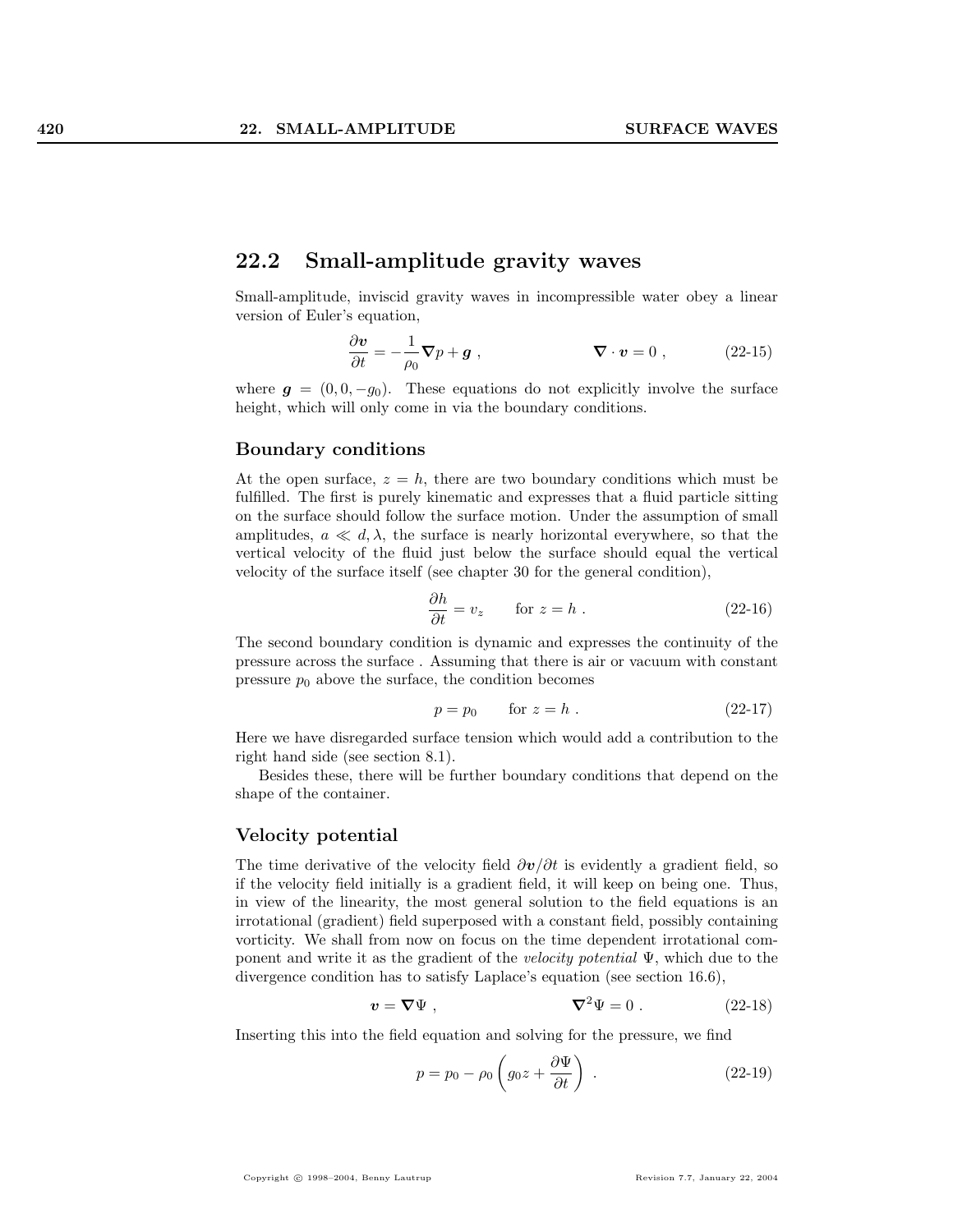Here  $p_0$  could in principle be an arbitrary function of time which we shall chose to be equal to the pressure at the open surface. With this choice we obtain

$$
\frac{\partial h}{\partial t} = \nabla_z \Psi , \qquad g_0 h = -\frac{\partial \Psi}{\partial t} \qquad \text{for } z = h \tag{22-20}
$$

from the open surface boundary conditions.

#### Harmonic line wave solution

Suppose now that the surface wave is an elementary harmonic line wave in the x-direction,  $h = a \cos(kx - \omega t)$ , so that the flow underneath can be assumed to be everywhere independent of  $y$ . From the kinematic condition  $(22-16)$ , it follows that  $\nabla_z \Psi = a\omega \sin(kx - \omega t)$  for  $z = h$ . This suggests that the velocity potential at all depths will be of the form

$$
\Psi = f(z)\sin(kx - \omega t) , \qquad (22-21)
$$

where  $f(z)$  is a so far unknown function of z. The Laplace equation (22-18) takes here the form  $\nabla_z^2 \Psi = -\nabla_x^2 \Psi$  and leads immediately to  $f'' = k^2 f$ . The most general solution to this equation is

$$
f(z) = Ae^{kz} + Be^{-kz}
$$
 (22-22)

where  $A$  and  $B$  are constants to be determined from the boundary conditions.

#### Deep-water waves

In deep water the velocity field must be finite for  $z \to -\infty$ , implying that  $B = 0$ so that  $f(z) = Ae^{kz}$ . The open surface boundary conditions (22-20) now lead to,

$$
a\omega \sin(kx - \omega t) = k A e^{kh} \sin(kx - \omega t)
$$

$$
g_0 a \cos(kx - \omega t) = \omega A e^{kh} \cos(kx - \omega t)
$$

In a small-amplitude wave, the wave height is small compared to the wavelength, so that  $k|h| \ll 1$  and  $e^{kh} \approx 1$  on the right hand side. Solving both equations for A we get

$$
A = \frac{a\omega}{k} = \frac{ag_0}{\omega} \tag{22-23}
$$

Solving the last equality for  $\omega$  we obtain the dispersion law for deep-water waves

$$
\omega = \sqrt{g_0 k} \ . \tag{22-24}
$$

In terms of period and wavelength we have  $\tau =$ p  $2\pi\lambda/g_0$  which is of the same form as the previous estimate (22-6), except that now the numerical constant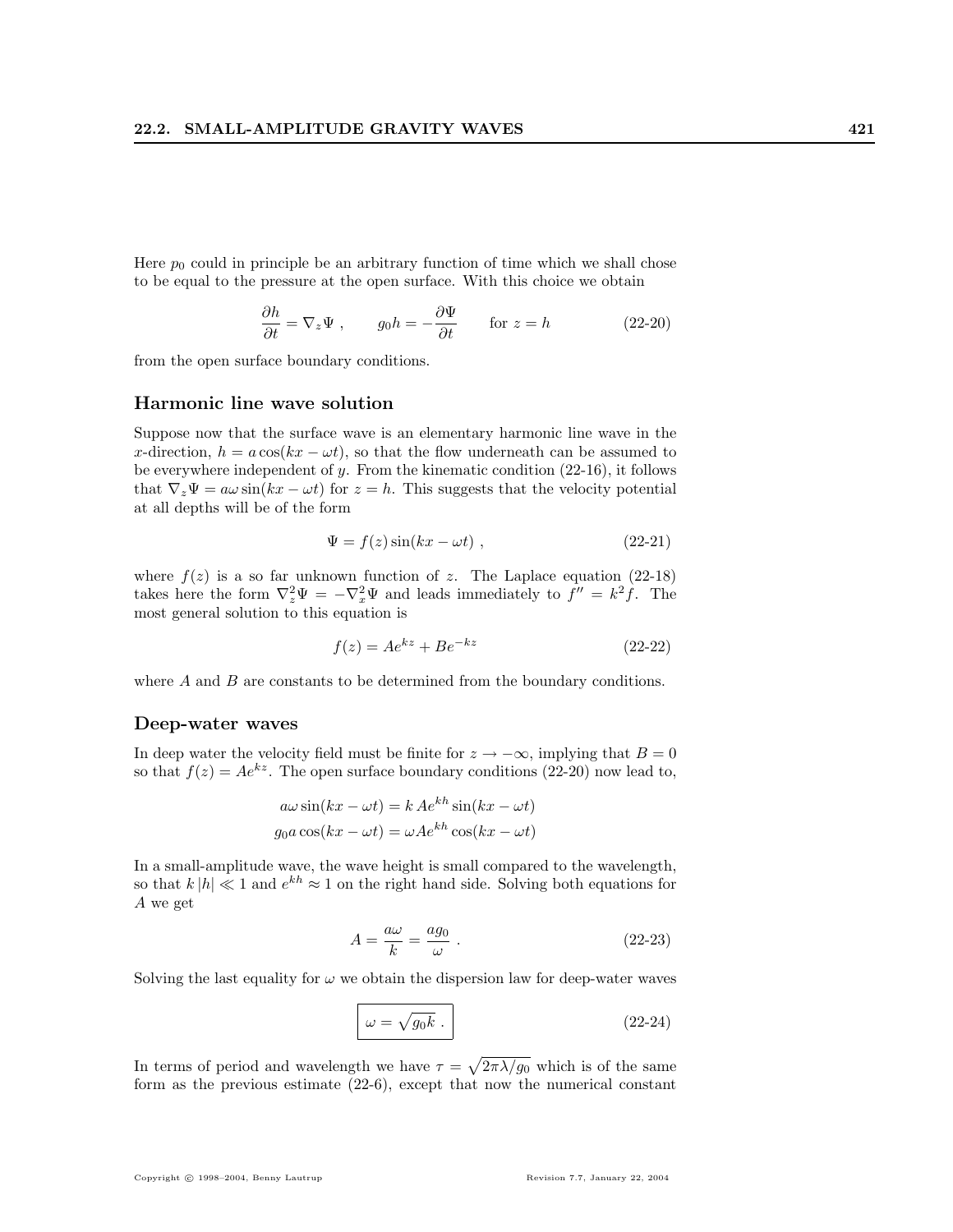

Figure 22.2: Phase and group velocities of deep-water waves as a function of wavelength. This figure corresponds to the small-wavelength part of fig. 22.3. Typical ocean swells have wavelengths of  $\lambda \approx 150$  m, phase velocity  $c \approx 15$  m/s  $\approx 55$  km/h and group velocity equal to half of this. Closer to the coast the waves slow down because the water gets shallower (see fig. 22.3).

has also been determined to be  $\sqrt{2\pi}$ . The corresponding deep-water phase and group velocities become

$$
c = \sqrt{\frac{g_0}{k}} = \sqrt{\frac{g_0 \lambda}{2\pi}} , \qquad c_g = \frac{1}{2}c . \qquad (22-25)
$$

and are plotted in fig. 22.2. Since the phase velocity is the double of the group velocity, the wave crests will move forward inside a wave packet.

The dispersive nature of deep-water waves have important consequences. A local surface disturbance in deep water — for example created by a storm far out at sea — usually contains more than one wavelength. The long-wave components are faster and will run ahead to arrive at the beach maybe a day or so before the slower short-wave components. The separation of wavelengths over long distances also causes the waves that arrive on the beach to be nearly monofrequent, rolling in at regular time intervals which slowly become shorter as the smaller wavelengths take over.

The complete deep-water solution for all the fields in the wave is,

$$
\Psi = ace^{kz} \sin(kx - \omega t) , \qquad (22-26a)
$$

$$
v_x = a\omega e^{kz} \cos(kx - \omega t) , \qquad (22-26b)
$$

 $v_z = a\omega e^{kz} \sin(kx - \omega t)$ , (22-26c)

$$
p = p_0 - \rho_0 g_0 (z - a e^{kz} \cos(kx - \omega t)) \tag{22-26d}
$$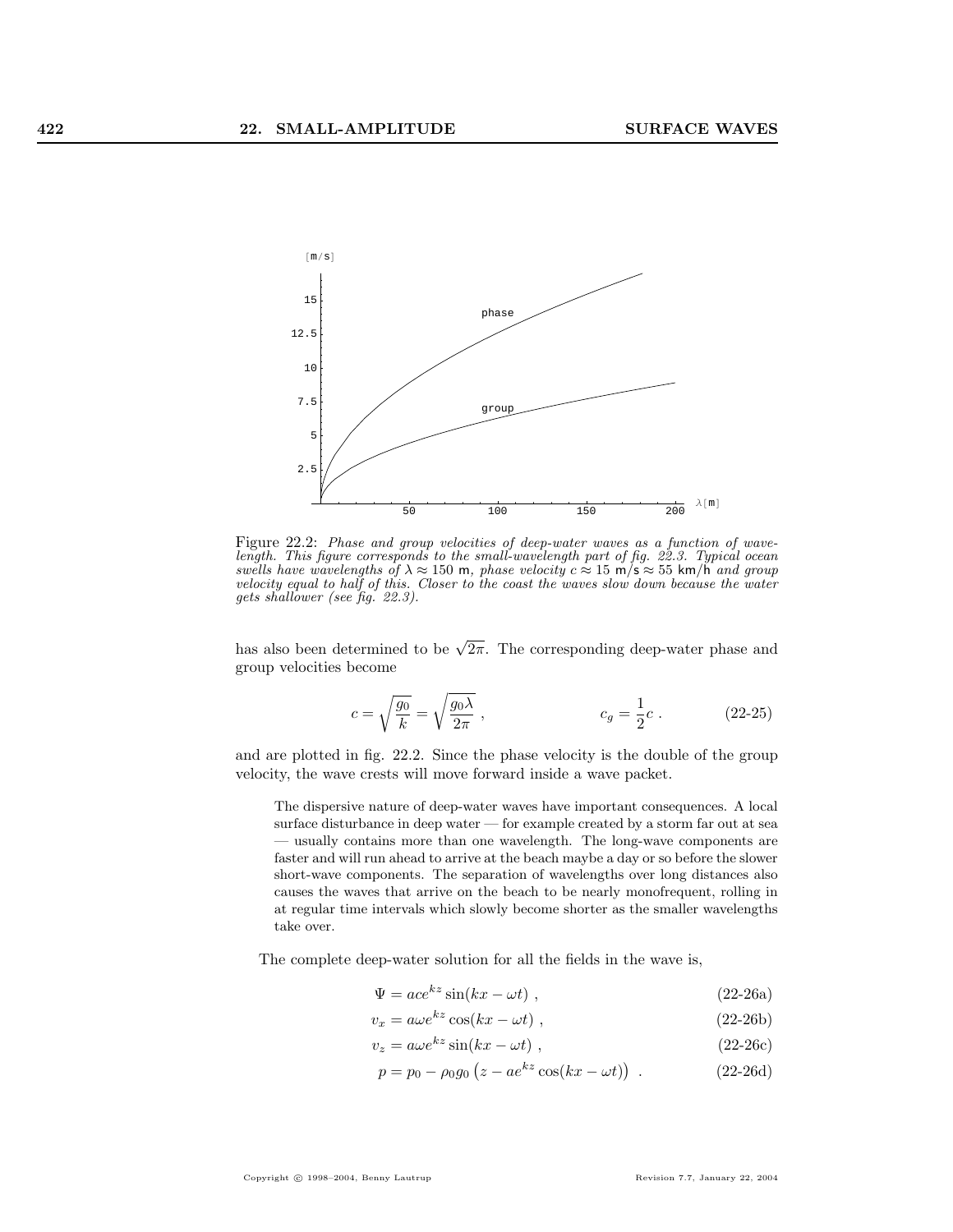The x and z velocities have the same scale,  $a\omega = 2\pi a/\tau$ , but are 90° out of phase. The fluid particles move through orbits that approximatively are circles of radius  $ae^{kz}$  at depth z (see problem 22.3).

Due to the exponential, a deep-water surface wave only influences the flow to a depth,  $|z| \approx 1/k = \lambda/2\pi$ , *i.e.* of the order one wavelength, as pointed out before. What happens at the bottom has no influence on the surface waves, as long as the ocean is much deeper than a wavelength.

#### Harmonic line waves at finite depth

For a horizontally infinite container with perfectly flat impermeable bottom at constant depth  $z = -d$ , the only condition is that the vertical velocity should vanish at the bottom,

$$
v_z = 0 \tfor z = -d. \t(22-27)
$$

In the absence of viscosity, we are not at liberty to impose a no-slip condition on the horizontal velocities.

If the depth is of the same magnitude as the wavelength, the bottom has influence on the flow, and the  $B$ -term in  $(22-22)$  becomes important. The flatbottom boundary condition above implies that  $f'(-d) = 0$ , or  $Ae^{-kd} = Be^{kd}$ , so that we have

$$
f(z) = C \cosh k(z + d)
$$
 (22-28)

where  $C$  is another constant. It is as for deep-water waves determined by the open surface boundary conditions (22-20), and we find for  $|h| \ll d$ ,

$$
C = \frac{a\omega}{k\sinh kd} = \frac{ag_0}{\omega\cosh kd} \ . \tag{22-29}
$$

The last equality yields the dispersion law,

$$
\omega = \sqrt{g_0 k \tanh k d} \;, \tag{22-30}
$$

with the corresponding phase and group velocities,

$$
c = \sqrt{\frac{g_0}{k} \tanh kd} , \qquad c_g = \frac{1}{2}c\left(1 + \frac{2kd}{\sinh 2kd}\right) . \qquad (22-31)
$$

They are plotted in fig. 22.3 for  $d = 20$  m. The phase velocity appears to curve downwards for all wavelengths, whereas the group velocity changes curvature twice, once for  $\lambda \approx 35$  m and once for  $\lambda \approx 70$  m. Generally, the finite depth becomes important from  $\lambda \gtrsim \pi d$ . For large wavelengths,  $kd \ll 1$  or  $\lambda \gg 2\pi d$ , both velocities approach the common value  $c = c_g = \sqrt{g_0 d}$ .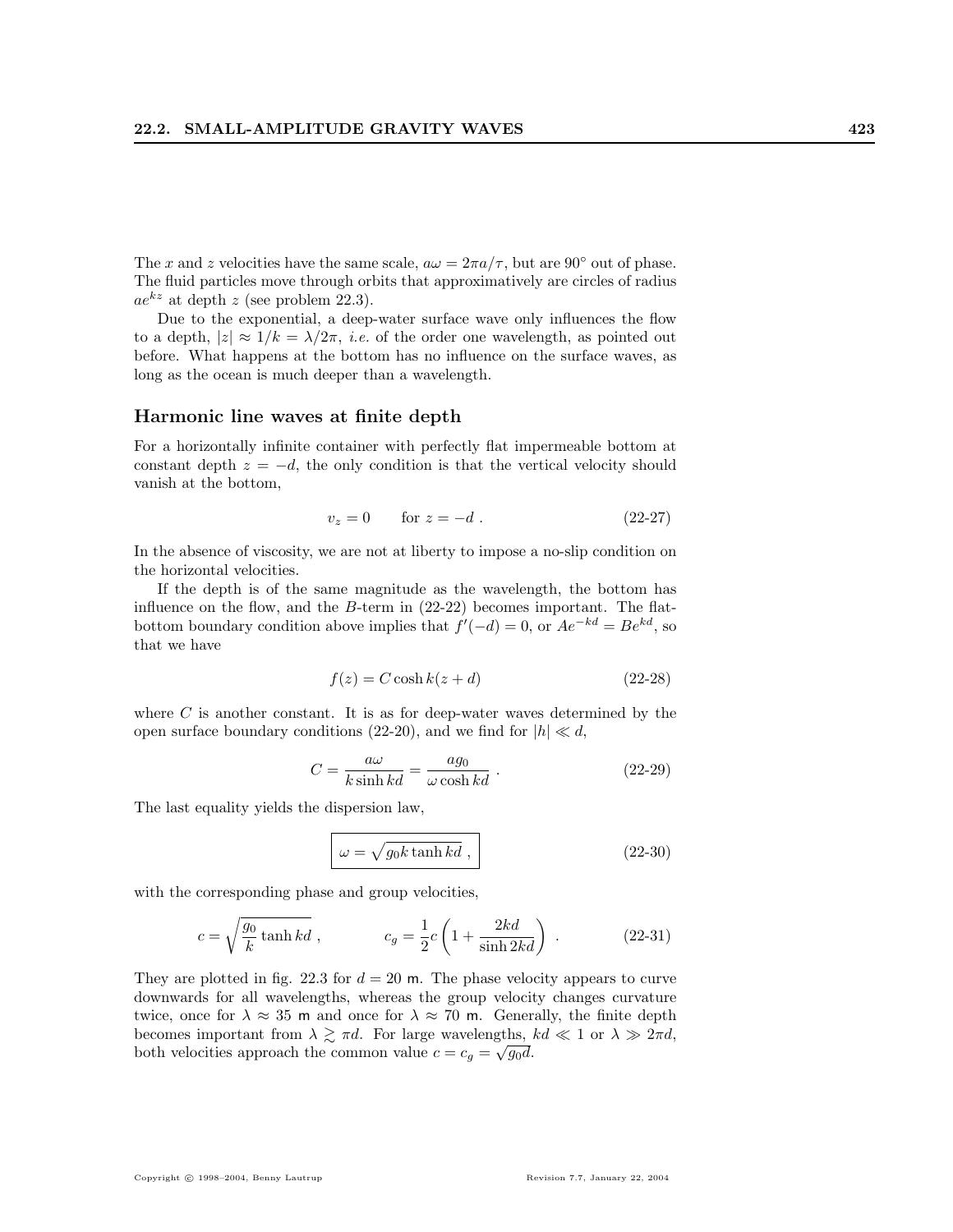

Figure 22.3: Phase and group velocities of flat-bottom gravity waves as a function of wavelength at a bottom depth of  $d = 20$  m. The phase and group velocities level out and become equal for large wavelengths, approaching the common shallow-water values of  $c = c_g = \sqrt{g_0 d} \approx 14$  m/s. The influence of the finite depth is clearly noticeable in the group velocity for  $\lambda \gtrsim \pi d \approx 63$  m.

The complete solution for all the fields underneath a small-amplitude harmonic line wave  $h = a \cos(kx - \omega t)$  at any depth  $d \gg a$  is finally,

$$
\Psi = ac \frac{\cosh k(z+d)}{\sinh kd} \sin(kx - \omega t) ,
$$
\n(22-32a)

$$
v_x = a\omega \frac{\cosh k(z+d)}{\sinh kd} \cos(kx - \omega t) ,
$$
 (22-32b)

$$
v_z = a\omega \frac{\sinh k(z+d)}{\sinh kd} \sin(kx - \omega t) ,
$$
 (22-32c)

$$
p = p_0 - \rho_0 g_0 \left( z - a \frac{\cosh k(z + d)}{\cosh kd} \cos(kx - \omega t) \right) . \tag{22-32d}
$$

The pressure is clearly different from the purely hydrostatic pressure  $p_0 - \rho_0 g_0(z-\alpha)$ h) of the water column above, although it oscillates in tune with the motion of the surface wave.

The fluid particle orbits are approximatively elliptical and become flatter as the bottom is approached, *i.e.* for  $z \rightarrow -d$  (problem 22.3). This implies that there is no net mass motion in the wave in the linear approximation (see however section 22.3). One might say that in the open sea, a passing small-amplitude wave leaves the water (roughly) where it found it.

#### Shallow-water limit

For waves with wavelength much greater than the depth, *i.e.* for  $\lambda \gg 2\pi d$  or equivalently  $kd \ll 1$ , we have tanh  $kd \approx kd$  and thus obtain the shallow-water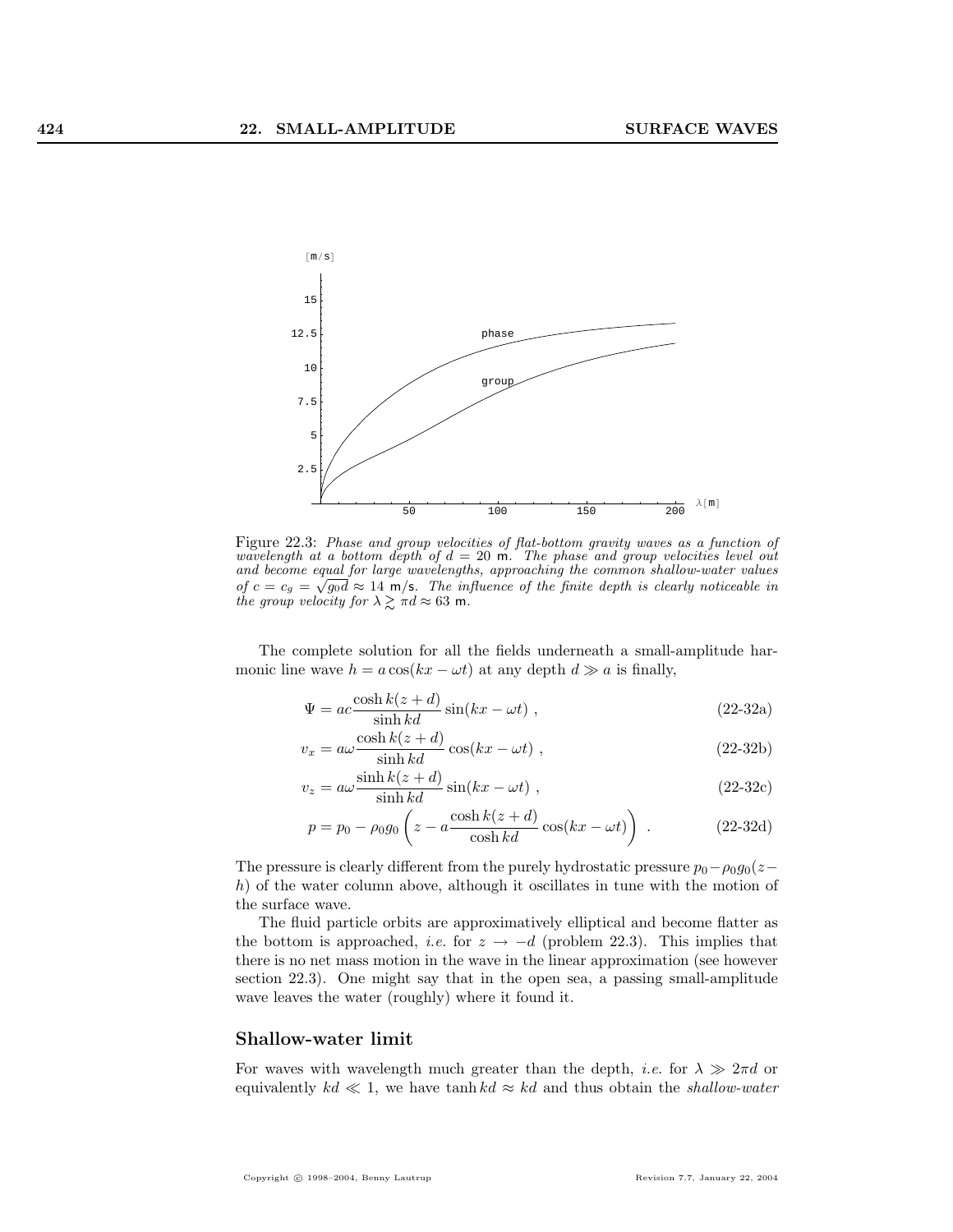dispersion law,

$$
\omega = \sqrt{g_0 d} k \,, \tag{22-33}
$$

which confirms the correctness of the previous estimate (22-6). Shallow-water waves are non-dispersive with the same phase and group velocities

$$
c = c_g = \sqrt{g_0 d} \tag{22-34}
$$

The leading terms in the solution become in the shallow wave limit,  $kd \ll 1$ ,

$$
\Psi = \frac{ag_0}{\omega} \left( 1 + \frac{k^2(z+d)^2}{2} \right) \sin(kx - \omega t) , \qquad (22-35a)
$$

$$
v_x \approx \frac{ca}{d} \cos(kx - \omega t) , \qquad (22-35b)
$$

$$
v_z \approx a\omega \left(1 + \frac{z}{d}\right) \sin(kx - \omega t) , \qquad (22-35c)
$$

$$
p \approx p_0 - \rho_0 g_0 \left( z - a \cos(kx - \omega t) \right) \tag{22-35d}
$$

The horizontal velocity is the same for all  $z$ , so that all the water underneath sloshes back and forth in unison as the wave proceeds. The vertical velocity decreases and reaches zero at the bottom, as it must (this the reason for keeping the second order terms in  $\Psi$ ). At any depth z, the pressure is just the hydrostatic pressure from the water column above, including the height of the wave. The horizontal velocity scale,  $ca/d = \lambda a/\tau d$ , equals precisely the previously estimated shallow-water value (22-3) which is larger than the vertical velocity scale  $2\pi a/\tau$ by a factor  $\lambda/2\pi d$ .

Example 22.2.1 (Tsunami): Huge shallow-water wave trains, tsunamis, with wavelengths up to 500 km can be generated by underwater earthquakes, landslides, volcanic eruptions, or large meteorite impacts. The average depth of the oceans is about 4000 m so tsunamis move with typical speeds of a passenger jet plane,  $c \approx 200$  m/s  $\approx 720$  km/h, in deep waters. For  $\lambda = 500$  km the period becomes  $\tau = \lambda/c \approx 2500$  s  $\approx 42$  minutes, but since the amplitude is small, say  $a \approx 1$  m, a tsunami will be completely imperceptible for a ship at sea. When the tsunami approaches a coastline, the water depth decreases and the wave slows down while increasing its amplitude with sometimes devastating effect on the shore.

# 22.3 Wave energy and momentum

Waves contain mass, momentum, and energy, and the movement of fluid also moves these quantities around. Although there is no net transport of mass, momentum, or energy in a gravity wave to first order in the amplitude  $a$ , we shall see that there will in fact be in second order.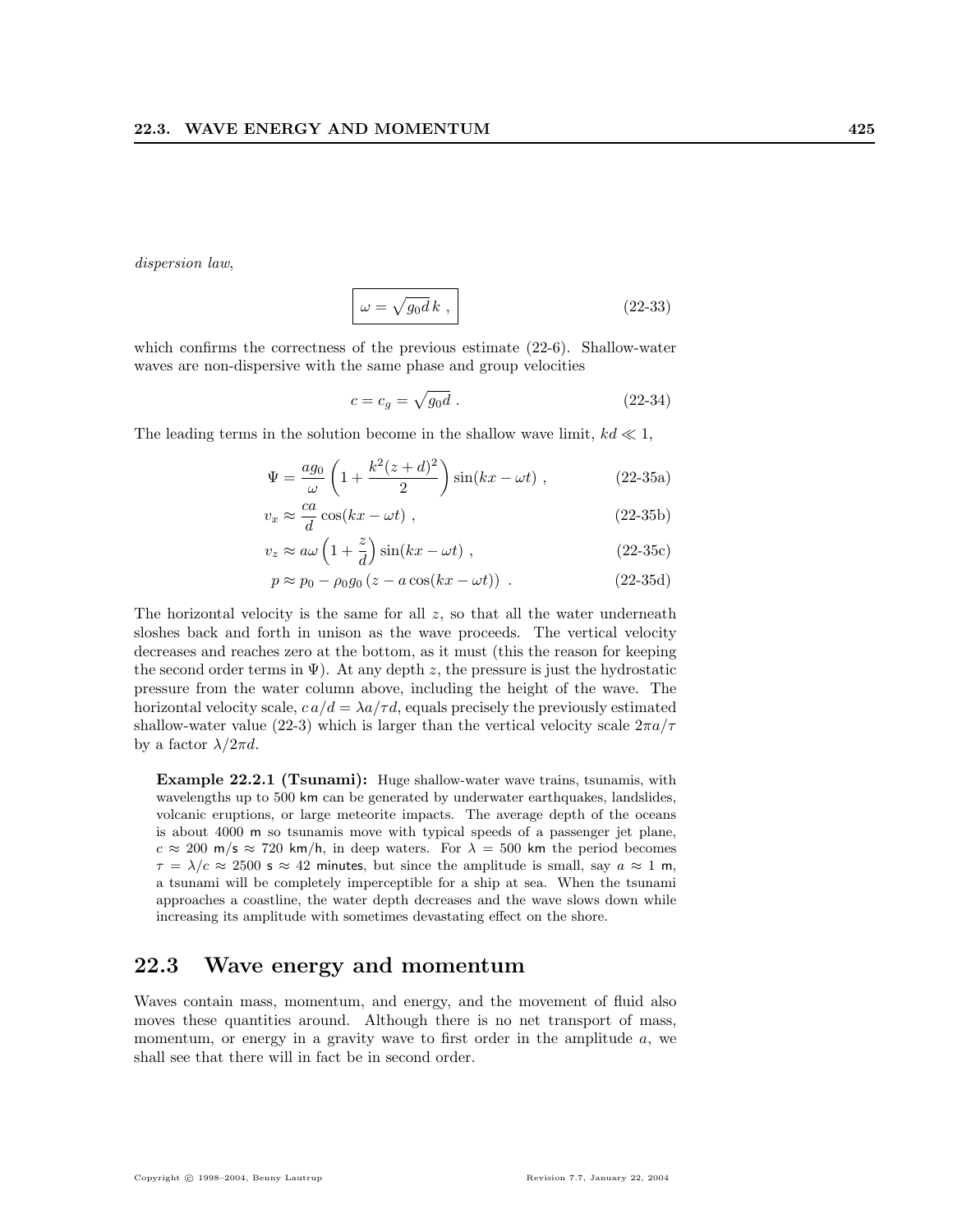

A vertical cut S through the wave (dashed). Its length is  $\mu$  in the y-direction.  $\mathcal{L}$ 

#### Mass transport

The rate of mass transported through a vertical cut S through the wave of length  $L$  in the *y*-direction is

$$
Q = \int_{S} \rho_0 \mathbf{v} \cdot d\mathbf{S} = \int_{-d}^{h} \rho_0 v_x L dz \ . \qquad (22-36)
$$

Under the small-amplitude assumption,  $|h| \ll d$ , we can expand the integral to first order in h to get<sup>1</sup>,

$$
Q = \rho_0 L \int_{-d}^{0} v_x \, dz + \rho_0 L h \, v_x \big|_{z=0} \tag{22-37}
$$

The first term oscillates in tune with the wave and represents the amount of water that is merely sloshing back and forth. Inserting  $(22-32b)$  this term is seen to be of the form  $Q_0 \cos(kx - \omega t)$  with amplitude

$$
Q_0 = \rho_0 Lac \tag{22-38}
$$

What we are really interested in is the average mass transport during a complete period,

$$
\langle Q \rangle = \frac{1}{\tau} \int_0^{\tau} Q \, dt \tag{22-39}
$$

Since  $\langle v_x \rangle = 0$  the first (sloshing) term in Q gives no contribution, so that we get

$$
\frac{\langle Q \rangle}{\rho_0 L} = \langle h v_x |_{z=0} \rangle = a^2 \omega \coth kd \langle \cos^2(kx - \omega t) \rangle = \frac{1}{2} a^2 \omega \coth kd.
$$

In the last step have used that the average of the squared cosine over a complete period is  $1/2$ . Finally, simplifying by means of the dispersion law  $(22-30)$  we arrive at

$$
\langle Q \rangle = \frac{\rho_0 g_0 L a^2}{2c} , \qquad (22-40)
$$

where  $c = \omega/k$  is the phase velocity. Somewhat against intuition, the mass flow is smaller the higher the phase velocity. The ratio between the sloshing amplitude and the average mass flow is,

$$
\frac{\langle Q \rangle}{Q_0} = \frac{g_0 a}{2c^2} \,,\tag{22-41}
$$

which is indeed small for small-amplitude waves.

**Example 22.3.1:** A wave with  $a = 0.1$  m and phase velocity  $c = 10$  m/s, transports on the average  $\langle Q \rangle /L = 5$  kg/s/m per unit of transverse length. A destructive tsunami with  $a = 1$  m and  $c = 200$  m/s only carries an average mass flow of  $\langle Q \rangle /L = 25$  kg/s/m.

<sup>&</sup>lt;sup>1</sup>There is a subtlety in this expression because there could be corrections of order  $h$  to the field  $v_x$  (see problem 22.7).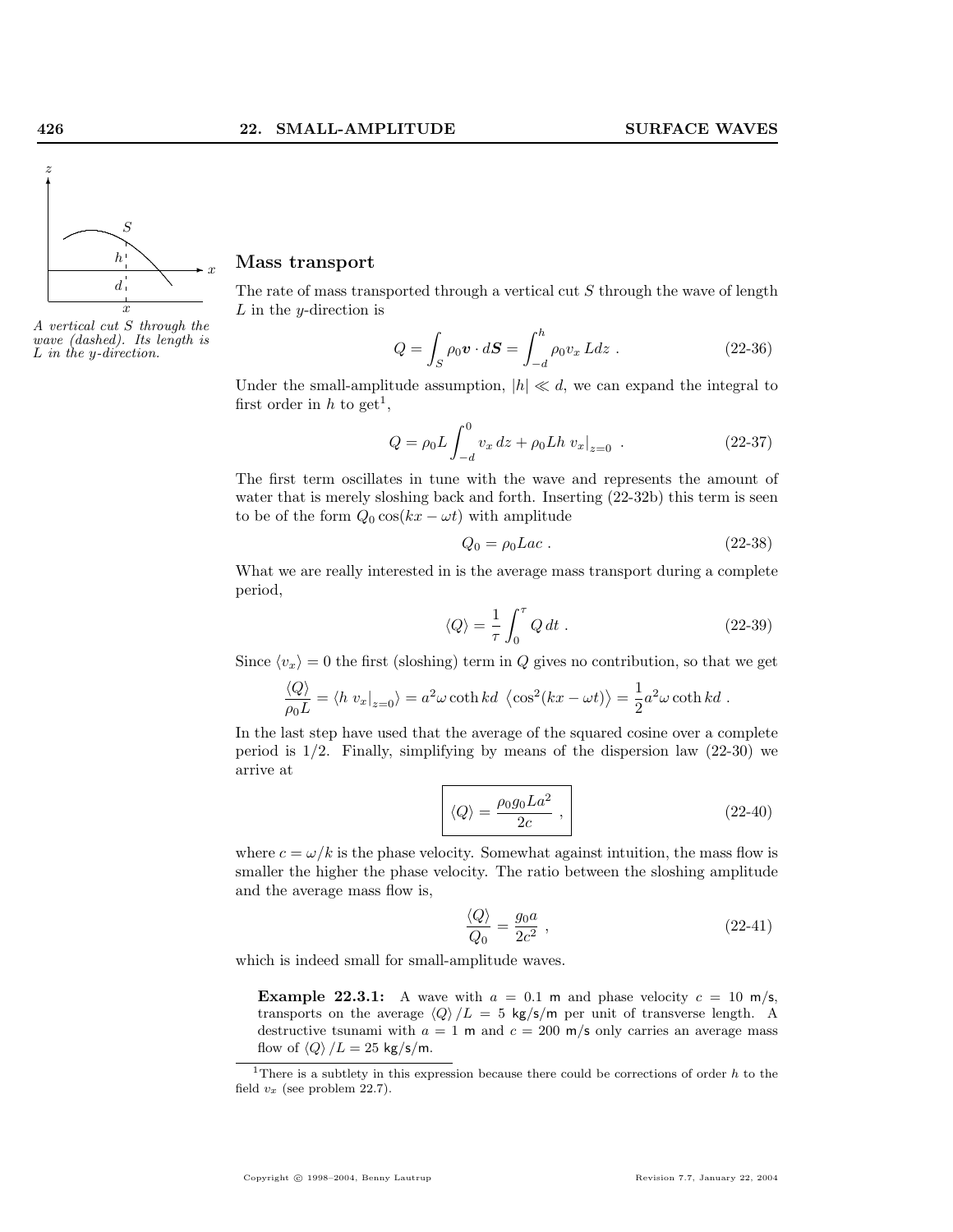#### Total energy

Consider a thin column of water of width  $\Delta x$  along x and length L along y, so that its "footprint" area is  $A = \Delta xL$ . Relative to the static water level  $z = 0$ , its potential energy is,

$$
\mathcal{V} = \int_{V} \rho_0 g_0 z \, dV = \int_0^h \rho_0 g_0 z \, A dz = \frac{1}{2} \rho_0 g_0 h^2 A \,, \tag{22-42}
$$

The potential energy is always positive, and rises and falls in tune with the square of the wave height  $h = a \cos(kx - \omega t)$ . Its time average over a full period  $\tau$  becomes

$$
\langle \mathcal{V} \rangle = \frac{1}{2} \rho_0 g_0 \left\langle h^2 \right\rangle A = \frac{1}{4} \rho_0 g_0 a^2 A . \qquad (22-43)
$$

This result agrees in magnitude with the estimate on page 416 for  $A = \lambda^2$ .

The kinetic energy of the water in the column is similarly

$$
\mathcal{T} = \int_{V} \frac{1}{2} \rho_0 v^2 \, dV = \int_{-d}^{h} \frac{1}{2} \rho_0 (v_x^2 + v_z^2) \, A dz \approx \int_{-d}^{0} \frac{1}{2} \rho_0 (v_x^2 + v_z^2) \, A dz \, . \tag{22-44}
$$

In the last step we have used that the amplitude is small,  $|h| \ll d$ , and replaced h by 0 in the upper limit of the integral. Inserting the explicit gravity wave solution (22-32), we obtain the time average of the integrand,

$$
\langle v_x^2 + v_z^2 \rangle = \frac{1}{2} \left( \frac{a\omega}{\sinh kd} \right)^2 (\cosh^2 k(z+d) + \sinh^2 k(z+d))
$$
.

Finally, making use of the relation  $\cosh^2 \phi + \sinh^2 \phi = \cosh 2\phi$ , the integral over z can be done, and we find after some rearrangement,

$$
\langle T \rangle = \frac{1}{4} \rho_0 A \left( \frac{a\omega}{\sinh kd} \right)^2 \frac{\sinh 2kd}{2k} = \frac{1}{4} \rho_0 g_0 a^2 A . \tag{22-45}
$$

As expected, we have  $\langle T \rangle = \langle V \rangle$  (see also problem 22.10). The average of the total energy thus becomes

$$
\langle \mathcal{E} \rangle = \langle \mathcal{T} \rangle + \langle \mathcal{V} \rangle = \frac{1}{2} \rho_0 g_0 a^2 A \,, \tag{22-46}
$$

Somewhat surprisingly, the average energy per unit of surface area,  $\langle \mathcal{E} \rangle /A$ , only depends on the amplitude and not on the depth or wavelength.

**Example 22.3.2:** A small-amplitude surface wave in water with amplitude  $a =$ 1 m thus carries an energy of about  $\langle \mathcal{E} \rangle /A = 5000 \text{ J/m}^2$ .



z

A thin water column of "footprint" area  $A = \Delta x L$ and height h in a sea of depth d.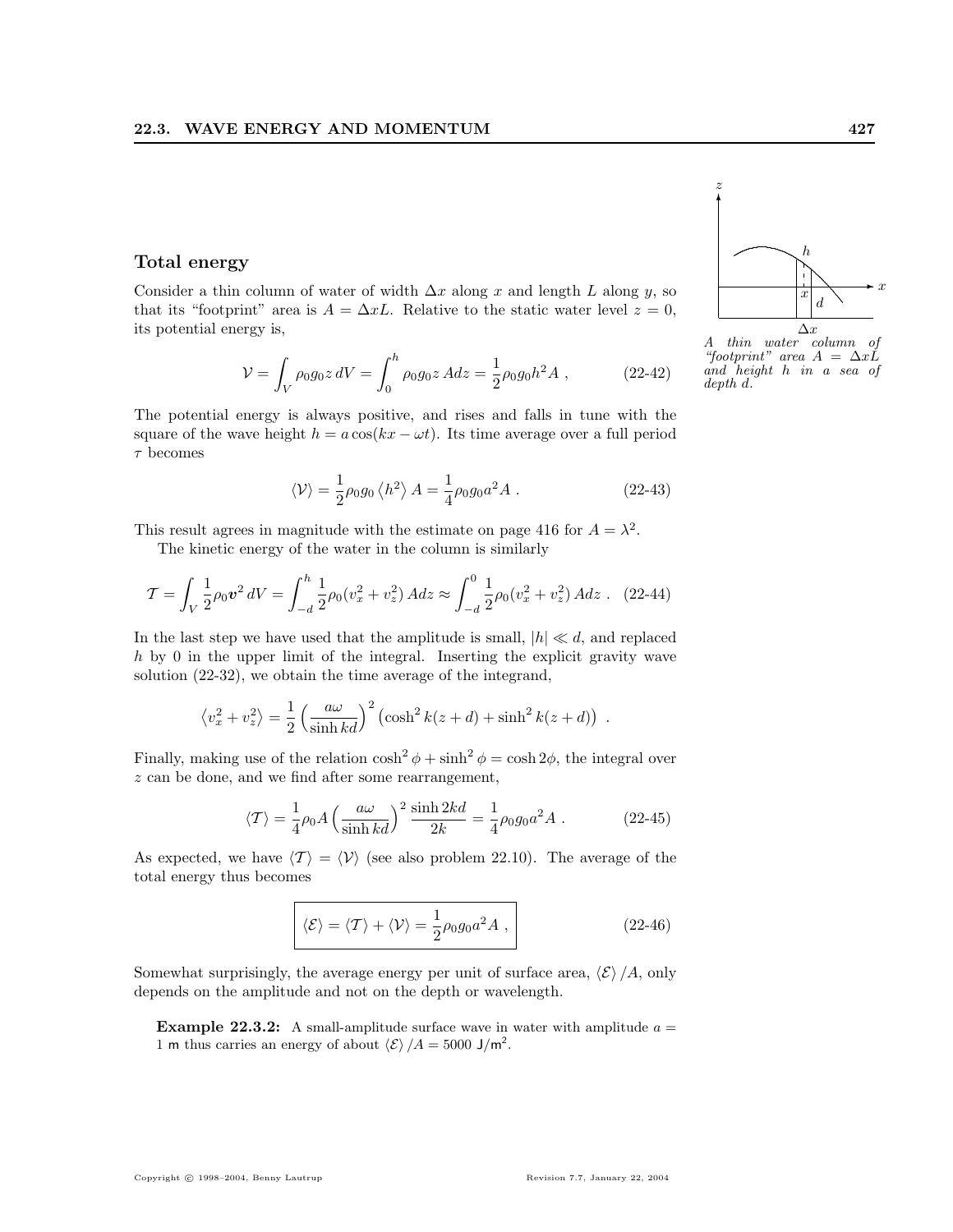

wave (dashed). Its length  $s$ L in the y-direction.

#### Wave power

Waves are able to do work and many ingenious schemes have been thought up for the exploitation of wave power. The power of a wave may be calculated from the rate of work performed by the pressure on a vertical cut  $S$  through the wave,

$$
P = \int_{S} p \mathbf{v} \cdot d\mathbf{S} = \int_{-d}^{h} p v_x L dz \approx \int_{-d}^{0} p v_x L dz . \qquad (22-47)
$$

Writing the pressure (22-32d) as  $p = p_0 - \rho_0 g_0 z + \rho_0 c v_x$  and using that  $\langle v_x \rangle = 0$ , we find the average  $\langle p v_x \rangle = \rho_0 c \langle v_x^2 \rangle$ . Inserting  $v_x$  from (22-32b) we find,

$$
\langle v_x^2 \rangle = \frac{1}{2} \left( \frac{a\omega}{\sinh kd} \right)^2 \cosh^2 k(z+d) .
$$

Finally, using that  $2\cosh^2 \phi = 1 + \cosh 2\phi$  the integral can be done, and the average power of the wave may be written

$$
\boxed{\langle P \rangle = \frac{1}{4} \rho_0 g_0 a^2 c \left( 1 + \frac{2kd}{\sinh 2kd} \right) = \frac{1}{2} \rho_0 g_0 a^2 L c_g ,}
$$
 (22-48)

where the group velocity is given by (22-31).

We can now confirm the claim that energy indeed moves with the group velocity even if the wave contains only one wave number, because we have  $\langle E \rangle =$  $\langle P \rangle \Delta t$  where  $\Delta t = \Delta x/c_g$  is the time it takes for for a group of waves to move through the distance  $\Delta x$ , covering an area  $A = L\Delta x$ .

**Example 22.3.3:** The tsunami of example 22.2.1 with  $\lambda = 500$  km,  $c_g = 200$  m/s, and  $a = 1$  m carries an average power per unit of transverse length of  $\langle P \rangle /L =$  $c_g \Delta t$  106 W/m. Such a Tsunami can really wreak havoc when it hits a coast.

#### Wave force from momentum transport

The total momentum transport through the vertical cut may be taken as a measure of the force that the moving fluid exerts in the cut,

$$
\mathcal{F}_x = \int_S \rho_0 v_x \mathbf{v} \cdot d\mathbf{S} = \int_{-d}^h \rho_0 v_x^2 L dz \approx \int_{-d}^0 \rho_0 v_x^2 L dz \ . \tag{22-49}
$$

There is a small subtlety in using the relation between momentum transport and There is a small subtlety in using the relation between momentum transport and force which is cleared up in problem 22.8. Averaging over time and using  $\langle v_x^2 \rangle$ from above we find

$$
\langle \mathcal{F}_x \rangle = \frac{\langle \mathcal{P} \rangle}{c} = \frac{1}{2} \rho_0 g_0 a^2 L \frac{c_g}{c} . \qquad (22-50)
$$



The energy contained in the rectangle  $\overline{A} = L \times \Delta x$  passes the dashed line in the time  $\Delta t = \Delta x / c_g.$ 



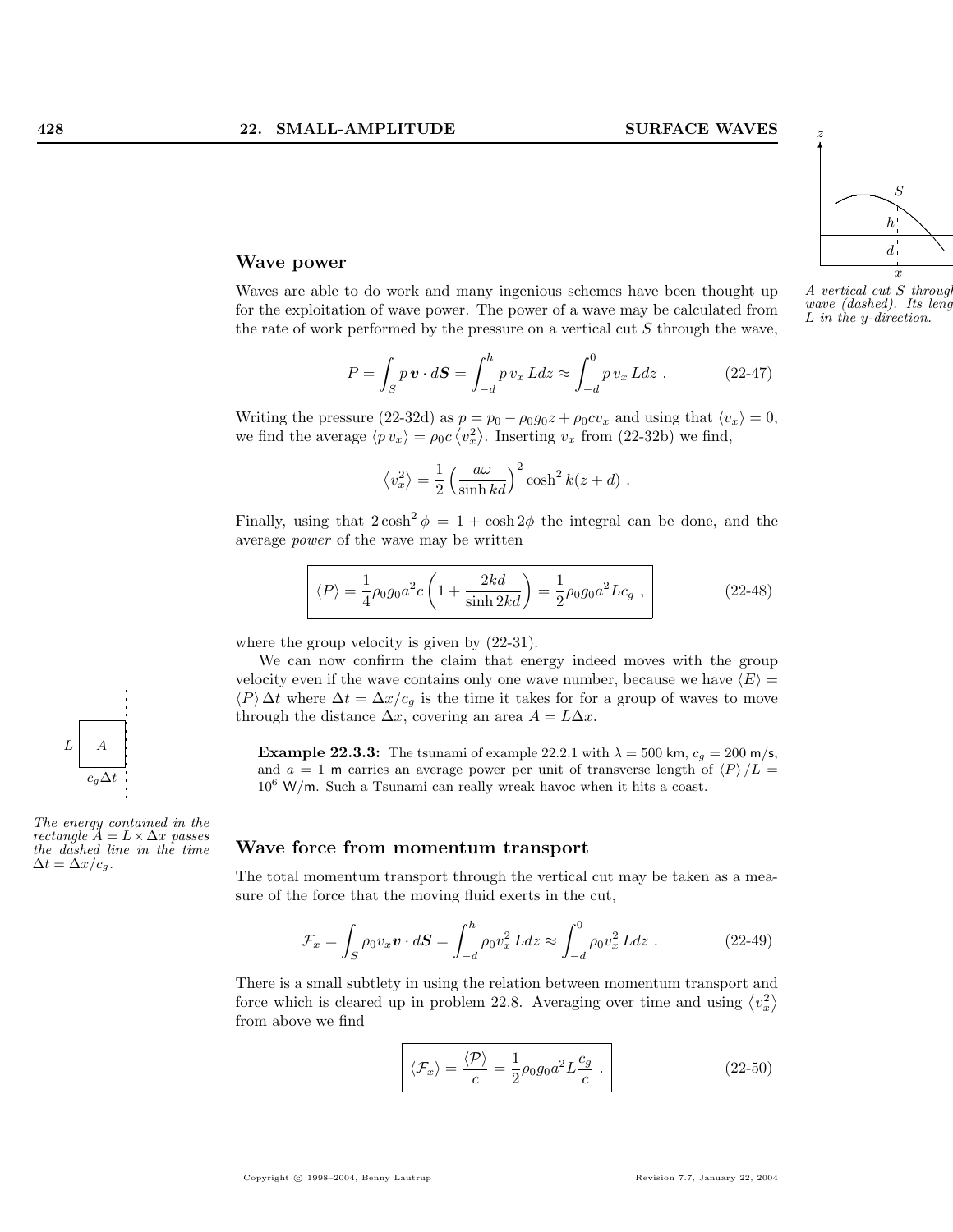This is related to the force of a wave hitting an obstacle, although that is strongly complicated by the shape of the obstacle and by reflected waves [60].

**Example 22.3.4:** If you are  $L = 50$  cm wide and wade near the shore, a wave of amplitude  $a = 10$  cm would act on you with an average force of  $\langle \mathcal{F}_x \rangle \approx \frac{1}{2} \rho_0 g_0 L a^2 =$ 25 N. That won't topple you.

#### Rise of a shallow-water swell

When a small-amplitude wave train with wavelength much larger than the depth approaches a gently sloping beach, the phase and group velocity of the waves will fall with decreasing water depth according to the shallow-water expression (22-34). It is well-known that the amplitude grows at the same time, but how fast does it grow? And what about the wavelength?

Suppose the waves roll steadily in from a far with constant period  $\tau$ . In the steady situation, wave crests cannot accumulate anywhere, so that the same number of waves must hit the coast in a given time interval as roll in from far away, implying that the period  $\tau$  between successive wave crests must be the same everywhere, independently of the bottom depth. The constancy of  $\tau$  in turn implies that the wavelength must scale with depth like the phase velocity,  $\lambda = c\tau \sim \sqrt{d}$ . Similarly, energy cannot accumulate anywhere in the steady situation, so that the average rate of energy transport  $\langle P \rangle \sim a^2 c_g \sim a^2 \sqrt{d}$  must be independent of d, implying that  $a \sim d^{-1/4}$ . Altogether, these considerations show that a shallow-water wave starting out at depth  $d_0$  with amplitude  $a_0$  and wavelength  $\lambda_0$ , will have

$$
a = a_0 \left(\frac{d_0}{d}\right)^{1/4}, \qquad \lambda = \lambda_0 \sqrt{\frac{d}{d_0}}, \qquad (22-51)
$$

when the depth is reduced to  $d$  (see fig. 22.4).

These expression are only valid for very gently sloping beaches which may be viewed as locally flat so that the waves propagate according to the shallowwater expressions everywhere. When this is not fulfilled, the bottom boundary condition must take into account the actual beach slope  $d'(x)$ , and a much more complicated formalism ensues [59]. On top of that, there are the unavoidable non-linear effects close to the shore where the depth becomes comparable to the amplitude.

Example 22.3.5 (Ocean swell): Typical wind-generated oceanic swells have wavelengths of  $\lambda_0 = 150$  m, velocity  $c_0 = 15$  m/s, period  $\tau = 10$  s in deep water, and perhaps an amplitude of  $a_0 = 1$  m. When the depth decreases to about  $d_0 \approx$  $\lambda_0/2\pi \approx 25$  m, the water becomes shallow and the wave starts to rise. At a depth of  $d \approx 2$  m, the wave characteristics are  $a \approx 2$  m,  $\lambda \approx 43$  m,  $c = 4.5$  m/s. At this point, the amplitude has become equal to the depth and strong non-linear effects will take over the wave, so that it breaks and produces a surf.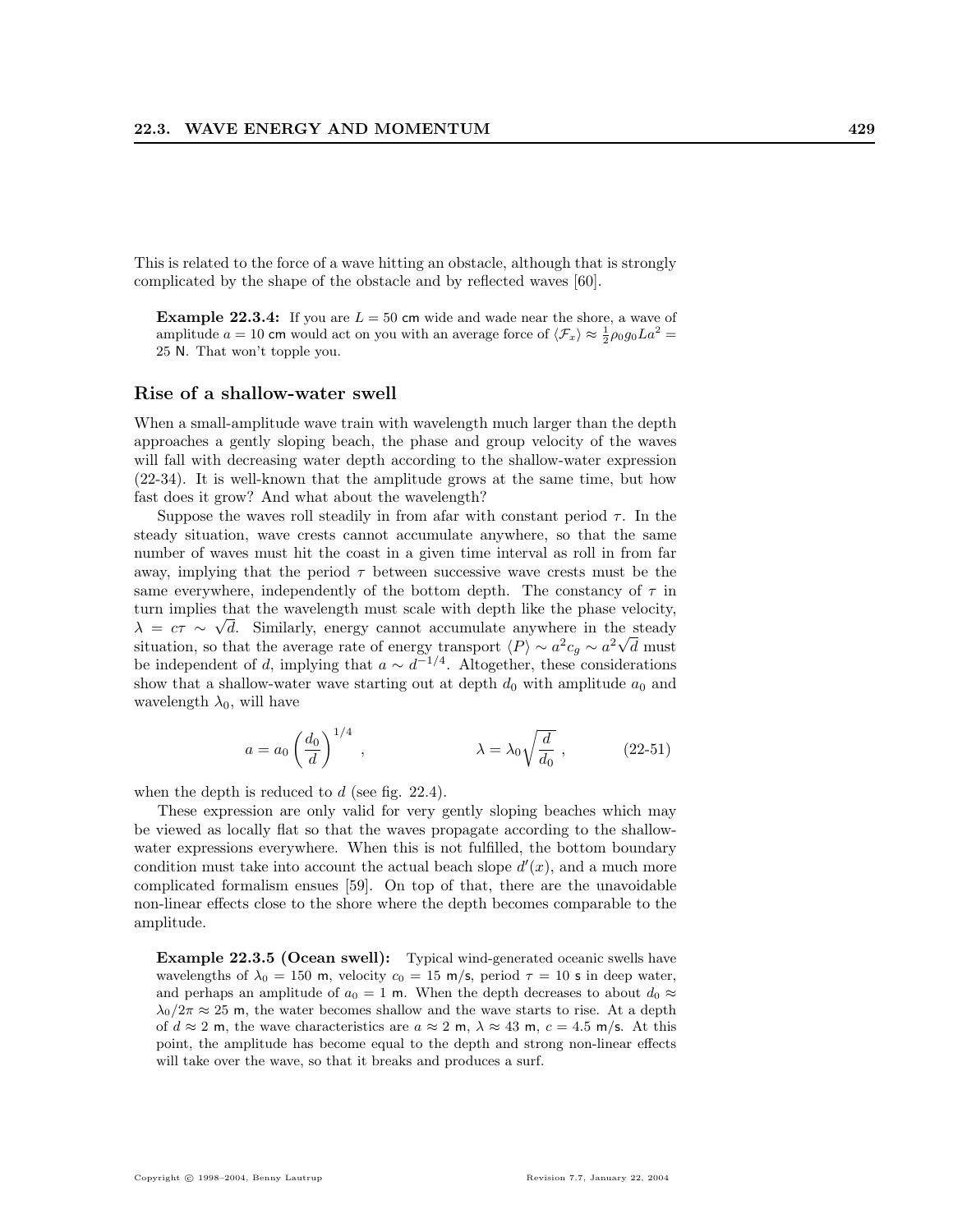

Figure 22.4: Gravity waves coming in from the right towards a coast along a gently sloping flat bottom. The waves increase gently in amplitude as they decrease in wavelength. When the amplitude becomes comparable to the depth (on the left), non-linear effects take over and make the waves break.

Example 22.3.6 (Tsunami): A tsunami with  $\lambda_0 = 500$  km,  $\tau = 2500$  s,  $a_0 = 1$  m,  $c_0 = 200$  m/s at a water depth  $d_0 = 4000$  m rises to  $a = 4.5$  m,  $\lambda = 25$  km, and  $c = 10$  m/s at a depth of  $d = 10$  m. Beyond this point non-linear effects set in and the tsunami will break. At the coast this tsunami appears as a sequence of powerful tidal waves arriving every 42 minutes and rolling far inland.

# 22.4 Capillary surface waves

Surface tension was introduced in section 8.1 on page 126 and was shown to exert strong influence on the shapes small fluid objects at rest, for example raindrops. In this section we shall study the interplay between gravity and surface tension for surface waves.

Surface tension is characterized by a material constant  $\alpha$ , representing the attractive force per unit of length of the surface, or equivalently the extra energy per unit of surface area from the missing molecular bonds. Surface tension generates a pressure jump (8-5) across any interface between two fluids, expressed through the principal radii of curvature of the surface. We saw in section 8.1 that the relative influence of surface tension and gravity in a liquid/air interface is characterized by a characteristic length  $(8-4)$ , called the *capillary constant* or the *capillary radius*, which is  $R_c = \sqrt{\alpha/\rho_0 g_0} \approx 2.7$  mm for the interface between water and air. Surface tension only plays a major role for length scales around and below the capillary constant.

#### Pressure jump across a nearly flat surface

To calculate the pressure jump over a nearly flat surface,  $z = h(x, y)$  with  $|\partial h/\partial x|, |\partial h/\partial y| \ll 1$ , we consider a tiny piece of the surface situated above a small rectangle between  $(x, y)$  and  $(x + \Delta x, y + \Delta y)$ . All four sides of this piece of surface are subject to tension from the surroundings, and we wish to calculate the resultant vertical force. Since the slope of the surface is small, we may disregard the slight misalignment between the vertical force and the pressure force which strictly speaking must be orthogonal to the surface. The slope of the surface at  $(x, y)$  is  $\partial h/\partial x$  along x, and it follows from the geometry that the surface



The small rectangle in the xy-plane defines a piece of the wave surface of area  $A = \Delta x \Delta y$ .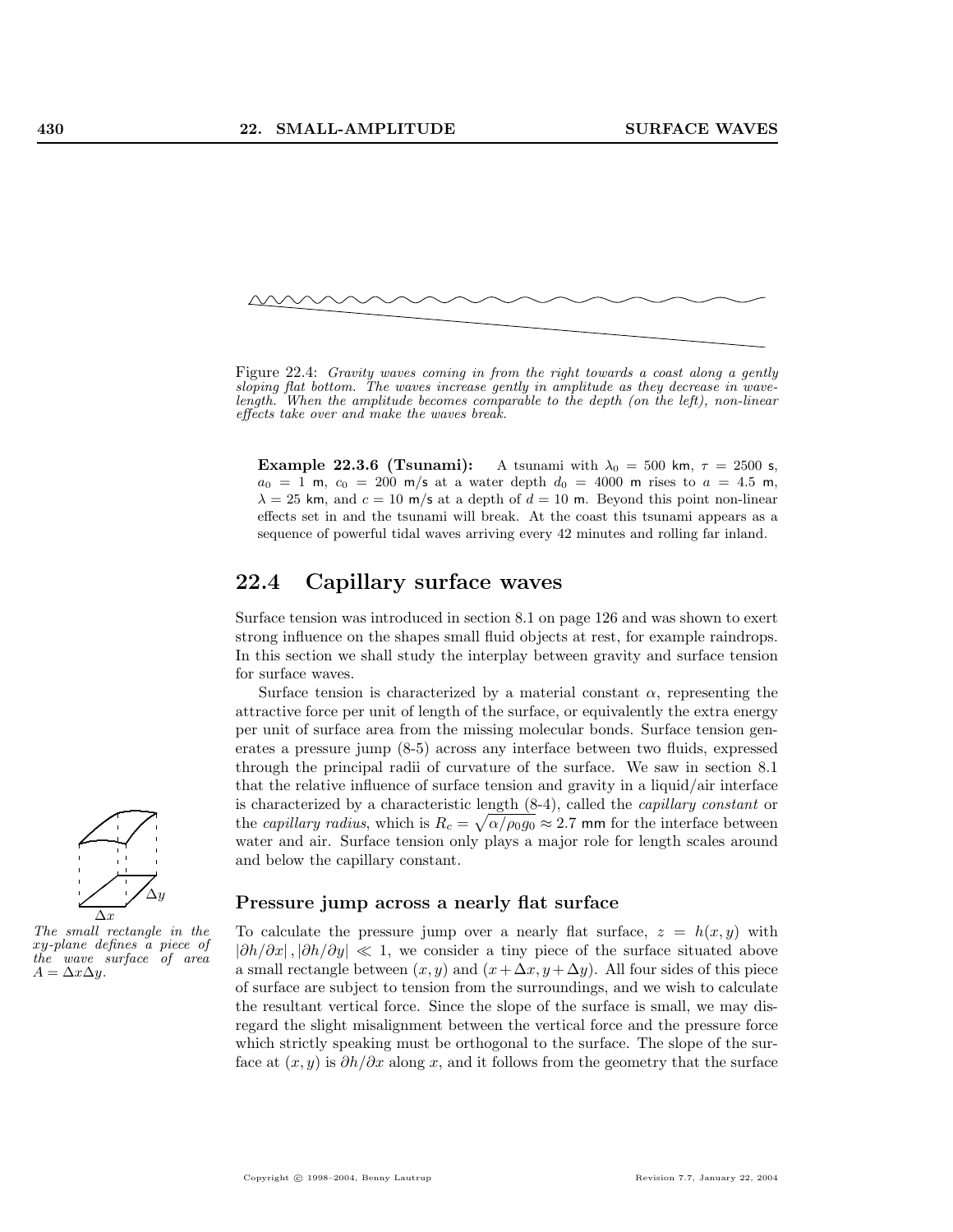tension acting on the two  $\Delta y$ -sides of the rectangle generates a vertical force

$$
\Delta \mathcal{F}_z = -\alpha \Delta y \frac{\partial h(x, y)}{\partial x} + \alpha \Delta y \frac{\partial h(x + \Delta x, y)}{\partial x} \approx \alpha \Delta x \Delta y \frac{\partial^2 h(x, y)}{\partial x^2}.
$$

Adding the forces acting on the two  $\Delta x$ -sides and dividing by the area  $A = \Delta x \Delta y$ , we see that in order to balance the vertical force from surface tension, the pressure just below the surface must be higher by,

$$
\Delta p = -\alpha (\nabla_x^2 + \nabla_y^2) h .
$$
 (22-52)

If the surface curves downwards in all directions in a given point, we have  $(\nabla_x^2 +$  $(\nabla_y^2)h < 0$ , and the extra pressure will be positive below the surface.

The curvature of a small-amplitude surface wave thus generates a pressure jump  $\Delta p$  at the surface. Whereas the Euler equation (22-15) is unchanged, the value of the pressure just below the surface is  $p_0 + \Delta p$  rather than  $p_0$ , so that the dynamic boundary condition (22-17) is replaced by,

$$
p = p_0 + \Delta p \qquad \text{for } z = h . \tag{22-53}
$$

Since  $\Delta p$  given by (22-52) is positive at a wave crest and negative at a trough, surface tension collaborates with gravity in attempting to flatten the water surface. Waves completely dominated by surface tension are called capillary waves.

#### Deep-water capillary gravity waves

Surface tension is only expected to become important for waves of very small wavelength, which except for special situations may be assumed to be deep-water waves. The velocity potential is in that case  $\Psi = Ae^{kz} \sin(kx - \omega t)$ , and from the kinematic boundary condition (22-16) and the modified dynamic boundary condition (22-53) we obtain in the usual way,

$$
A = a\frac{\omega}{k} = a\frac{\rho_0 g_0 + \alpha k^2}{\rho_0 \omega} \tag{22-54}
$$

This shows that the only effect of surface tension is to increase the gravitational acceleration from  $g_0$  to,

$$
g = g_0 + \frac{\alpha k^2}{\rho_0} = g_0 (1 + k^2 R_c^2) , \qquad (22-55)
$$

where we have introduced the capillary constant  $R_c =$ p  $\alpha/\rho_0 g_0$ . As foreseen, surface tension collaborates with gravity and becomes more important than gravity for  $kR_c \gtrsim 1$ , or

$$
\lambda \lesssim \lambda_c = 2\pi R_c \ . \tag{22-56}
$$



The total vertical force on the small piece of surface is determined by projecting the forces due to surface tension on the vertical.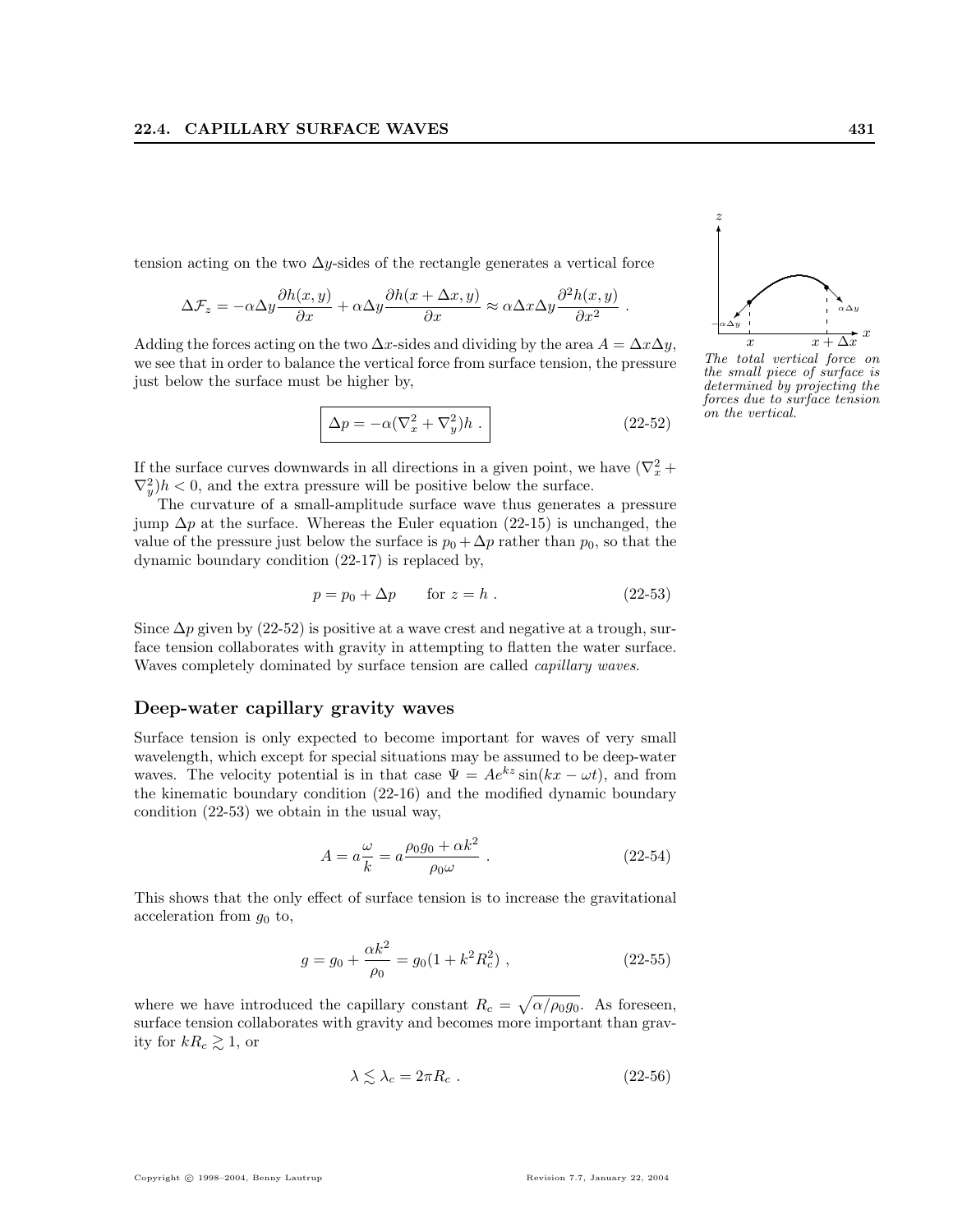

Figure 22.5: Phase and group velocities for deep-water capillary gravity waves (in water) as a function of the wavelength  $\lambda = 2\pi/k$ . For  $\lambda \lesssim 5$  cm surface tension makes phase and group velocities rise again. Phase and group velocities cross each other at  $\lambda = \lambda_c = 1.7$  cm.

In water this *capillary wavelength* is  $\lambda_c \approx 1.7$  cm.

Replacing  $g_0$  by  $g$  in the deep-water dispersion law (22-24), we find

$$
\omega = \sqrt{g_0 k + \frac{\alpha}{\rho_0} k^3} = \sqrt{g_0 k \left(1 + k^2 R_c^2\right)} \ . \tag{22-57}
$$

This dispersion law agrees very well with experiments (see for example Christiansen et al, J. Fluid Mech. 291, 323 (1995)).

The phase and group velocities

$$
c = \sqrt{\frac{g_0}{k} \left(1 + k^2 R_c^2\right)} , \qquad c_g = \frac{1}{2} c \frac{1 + 3k^2 R_c^2}{1 + k^2 R_c^2} . \qquad (22-58)
$$

are plotted for water in fig. 22.5. Notice that the phase velocity has a minimum for  $kR_c = 1$  (*i.e.*  $\lambda = \lambda_c$ ) where the group velocity also equals the phase velocity (see problem 22.13). The minimum of the group velocity occurs for a somewhat larger wavelength.

For very small wavelengths,  $\lambda \ll \lambda_c$  or  $kR_c \gg 1$ , surface tension dominates completely, and we find the dispersion law for purely capillary waves,

$$
\omega = \sqrt{\frac{\alpha k^3}{\rho_0}} , \qquad \qquad c = \sqrt{\frac{\alpha k}{\rho_0}} , \qquad \qquad c_g = \frac{3}{2}c . \qquad (22-59)
$$

In purely capillary waves the phase velocity is only 2/3 of the group velocity, and the wave crests appear to move backwards inside a wave packet!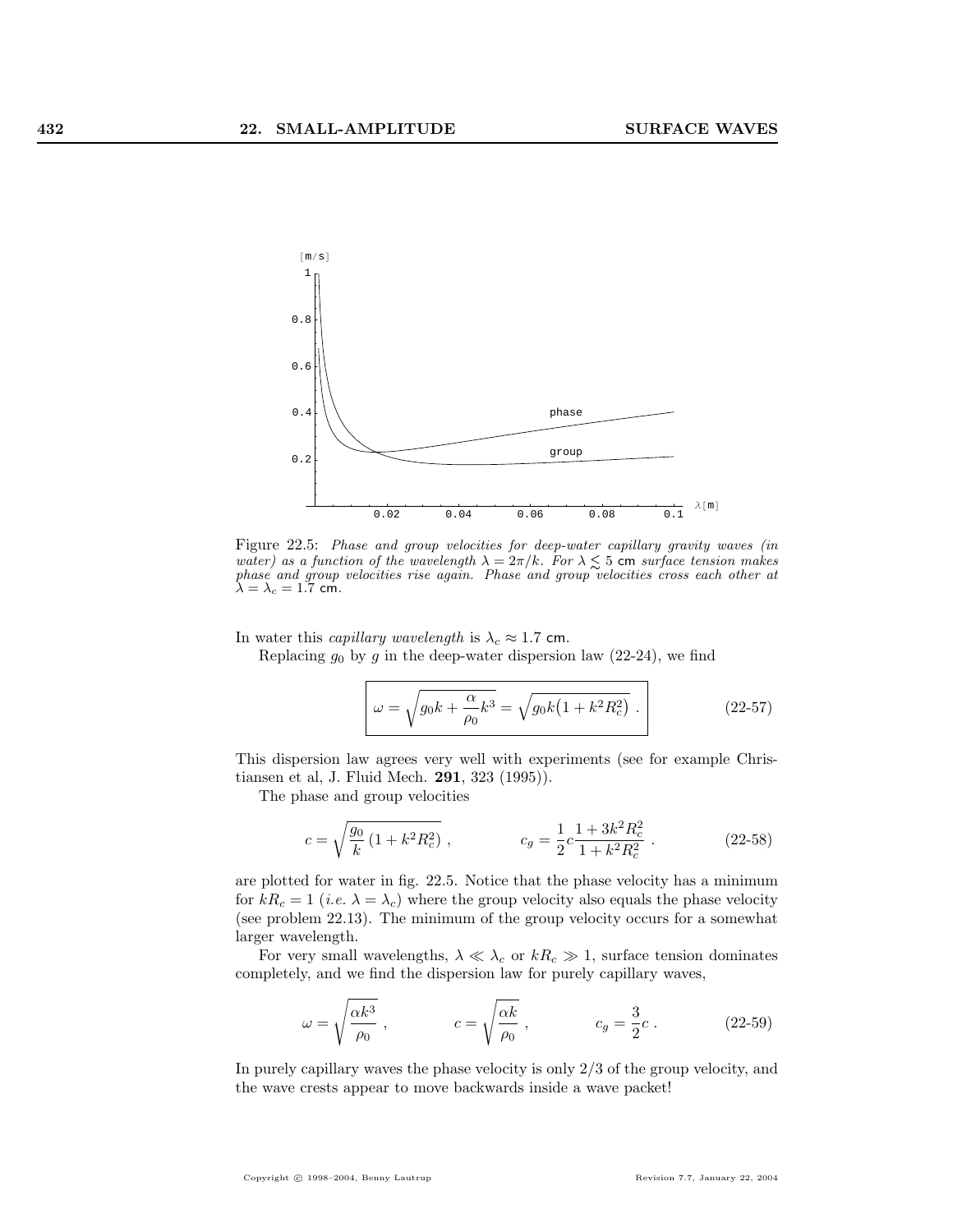# 22.5 Internal waves

In the ocean a heavier saline layer of water may often be found below a lighter more brackish layer, and so-called *internal waves* may arise in the interface. Even if the difference in density between the fluids is small, the equilibrium interface will always be horizontal with the lighter liquid situated above the heavier, as discussed previously in section 7.1. Were it somehow possible to invert the ocean so that the lighter fluid came to lie below the heavier, instability would surely arise, and the liquids would after some time find back to their "natural" order. As we shall see, surface tension can in fact stabilize the inverted situation in sufficiently small containers.

#### Boundary conditions

Let the lower layer have density  $\rho_1$  and the upper layer  $\rho_2$  with a separating interface  $z = h(x, y, t)$  between the two fluids with velocity potentials  $\Psi_1$  and  $\Psi_2$ . For small-amplitude waves, the kinematic boundary conditions express that both fluids and the separating surface must move together in the vertical direction,

$$
v_{1z} = v_{2z} = \frac{\partial h}{\partial t} \qquad \text{for } z = h. \tag{22-60}
$$

Including surface tension (22-52), the dynamic boundary condition becomes,

$$
p_1 + \Delta p = p_2 \qquad \text{for } z = h. \tag{22-61}
$$

where  $\Delta p$  is given by (22-52), and the pressures are expressed like (22-19) in each of the fluids.

#### Dispersion law

Suppose again that the interface takes the form of a pure line wave,  $h = a \cos(kx-\alpha)$  $\omega t$ ). We shall only consider deep-water waves in which the wave flow is required to vanish far below and far above the interface. The velocity potentials are then of the same form as for deep-water waves,

$$
\Psi_1 = A_1 e^{+kz} \sin(kx - \omega t)
$$
,  $\Psi_2 = A_2 e^{-kz} \sin(kx - \omega t)$ ,

with a notable change of sign in the exponential factors. The boundary conditions (22-60) and (22-61) imply for  $k|h| \ll 1$  that

$$
kA_1 = -kA_2 = a\,\omega \;, \quad \rho_1(g_0a - \omega A_1) + \alpha k^2 a = \rho_2(g_0a - \omega A_2) \; . \tag{22-62}
$$

Solving these we find,

$$
A_1 = -A_2 = \frac{a}{\omega} \frac{g_0(\rho_1 - \rho_2) + \alpha k^2}{\rho_1 + \rho_2} = a \frac{\omega}{k}.
$$
 (22-63)

#### . . ....  $\overline{\phantom{a}}$ ... .  $\rho_1$  $\rho_2$

✻ z

Internal waves at an interface with a heavier liquid below and a lighter above.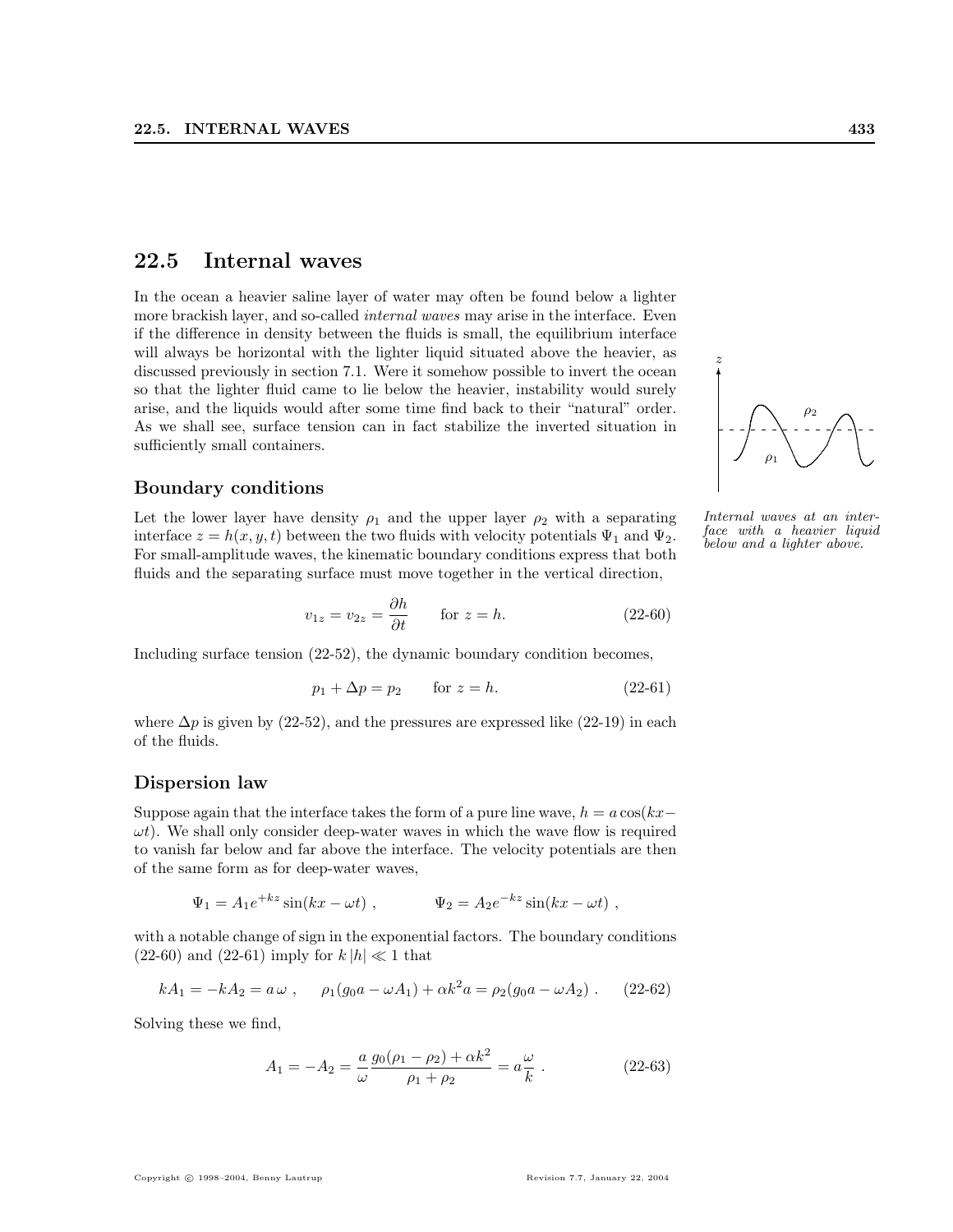From the last equality we obtain the *dispersion law for deep-water internal waves*,

$$
\omega = \sqrt{\frac{g_0 k(\rho_1 - \rho_2) + \alpha k^3}{\rho_1 + \rho_2}}.
$$
\n(22-64)

If the upper density is much smaller than the lower,  $\rho_2 \ll \rho_1$ , these waves become ordinary deep-water gravity waves, but when the densities are nearly equal,  $\rho_2 \lesssim$  $\rho_1$ , the internal waves have much lower frequencies (and velocities) than waves of the same wavelength at the surface. The capillary constant is as before defined as the length scale where gravity and surface tension are of the same magnitude,

$$
R_c = \sqrt{\frac{\alpha}{|\rho_1 - \rho_2| g_0}}.
$$
\n(22-65)

It diverges when the densities become equal, because gravity then plays no role, and internal waves become purely capillary waves.

Example 22.5.1: If a brackish surface layer lies above a saline layer with 4% higher density, the capillary wavelength for internal waves becomes  $\lambda_c = 2\pi R_c =$ 2.7 m. A wave of this wavelength has period  $\tau = 6.6$  s, and moves with the majestic speed of  $c = 0.4$  m/s.

#### The Rayleigh-Taylor instability

When the heavier fluid lies below the lighter,  $\rho_1 > \rho_2$ , the frequency  $\omega$  of an internal wave is always real, but if the container is quickly turned upside down, such that  $\rho_1 < \rho_2$ , the heavier fluid will be on top, and the dispersion law may be written as,

$$
\omega = \sqrt{g_0 \frac{\rho_2 - \rho_1}{\rho_1 + \rho_2} k(k^2 R_c^2 - 1)} , \qquad (22-66)
$$

The argument of the squareroot will be negative for  $kR_c < 1$ , or  $\lambda > \lambda_c =$  $2\pi R_c$ . In that case,  $\omega$  becomes imaginary, and the otherwise sinusoidal form the line wave is replaced by and exponential growth  $e^{|\omega|t}$  in time. This signals an instability, called the Rayleigh-Taylor instability.

In an infinitely extended ocean, there is room for waves with wavelengths of any size, and the inverted situation will always be unstable. It can only be maintained for a very short while, because the smallest perturbation of the surface will lead to a run-away process that ends with the heavier liquid again being arranged below the lighter.

In a finite container, there is an upper limit to the allowed wavelengths, because the boundary conditions require the horizontal velocities to vanish at the vertical walls surrounding the fluids. Any flow in a finite box-shaped container of horizontal length L must obey the boundary conditions  $v_x = 0$  for both  $x = 0$ and  $x = L$ . Linear Euler flow in a box can, like the flows we are studying here,

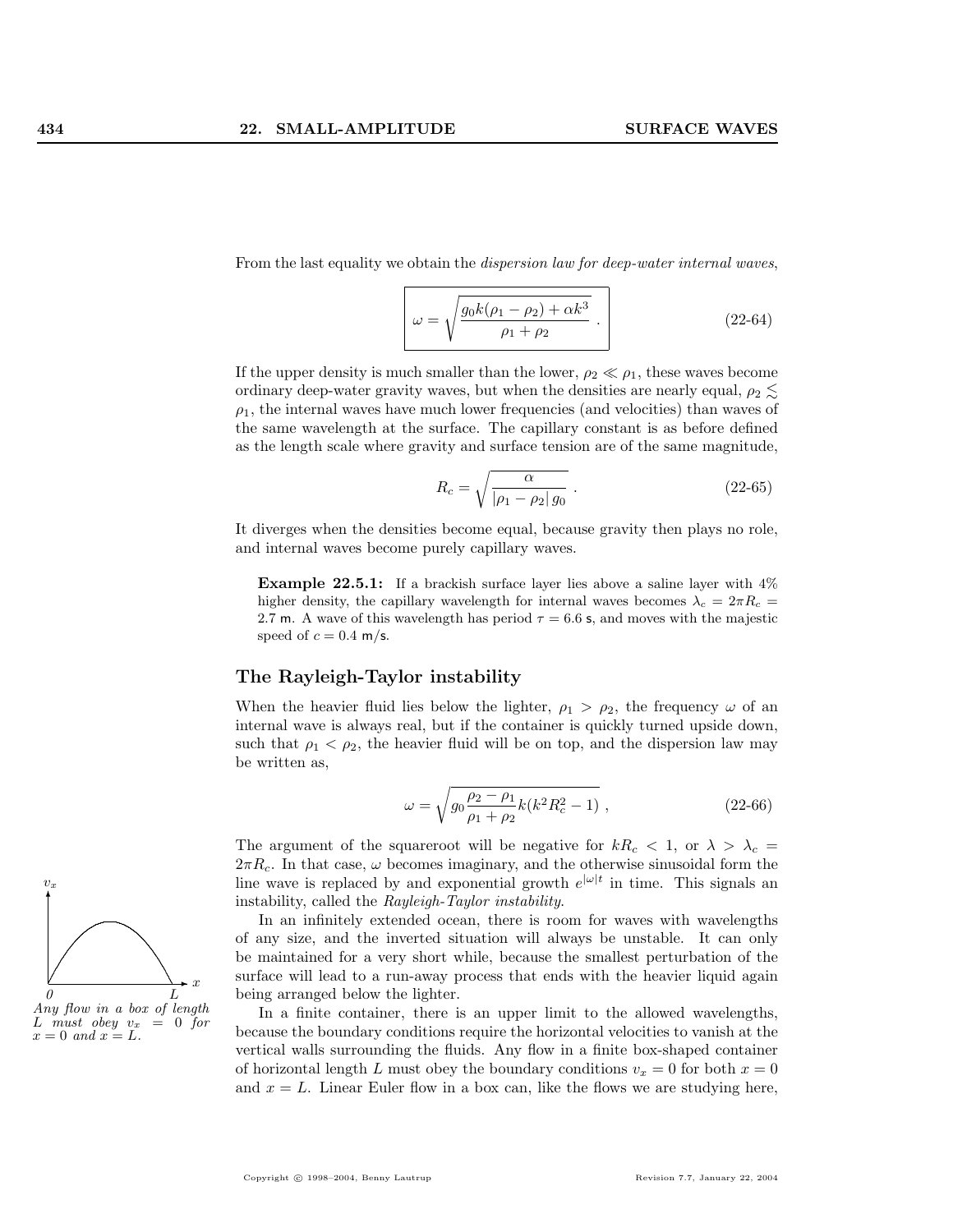

Figure 22.6: Plot of  $U/U_c$  as a function of  $\lambda/\lambda_c$ . For the water-air interface the capillary wavelength is  $\lambda_c = 1.7$  cm and the critical velocity is  $U_c = 7.4$  m/s. For a given velocity  $U$ , one can read off the range of unstable wavelengths from this figure.

always be resolved into a superposition of standing waves with horizontal velocity  $v_x \sim \sin kx \cos \omega t$ . The boundary conditions select the allowed wave numbers to be  $k = n\pi/L$  where  $n = 1, 2, \ldots$  is an arbitrary integer. For  $n = 1$  we obtain the largest wavelength,  $\lambda = 2\pi/k = 2L$ , and this shows as long as

$$
L < \frac{1}{2}\lambda_c = \pi R_c = \pi \sqrt{\frac{\alpha}{(\rho_2 - \rho_1)g_0}}, \tag{22-67}
$$

unstable wave modes with  $\lambda > \lambda_c$  cannot occur. If a container with horizontal size smaller than half the capillary wavelength is inverted, the heavyer liquid will remain stably on top of the lighter.

Example 22.5.2: Air against water has as we have seen before a capillary wavelength of  $\lambda_c = 1.7$  cm so that we must require  $L < 0.85$  cm. Try it yourself with a glass tube of, for example, 5 mm diameter. It works!

#### The Kelvin-Helmholtz instability

Layers of inviscid fluids are capable of sliding past each other with a finite slipvelocity, if we disregard the viscous boundary layers that otherwise will soften the sharp discontinuity in velocity. When waves arise in the interface between the fluids, they will so to speak "get in the way" of the smooth flow, leading us to expect instability at a sufficiently high slip-velocity.

Suppose the upper layer is moving with velocity  $U$  in the restframe of the lower layer. Taking into account the slope  $\nabla_x h$  of the interface, the horizontal flow in the upper layer will add  $U\nabla_x h$  to the vertical velocity, such that the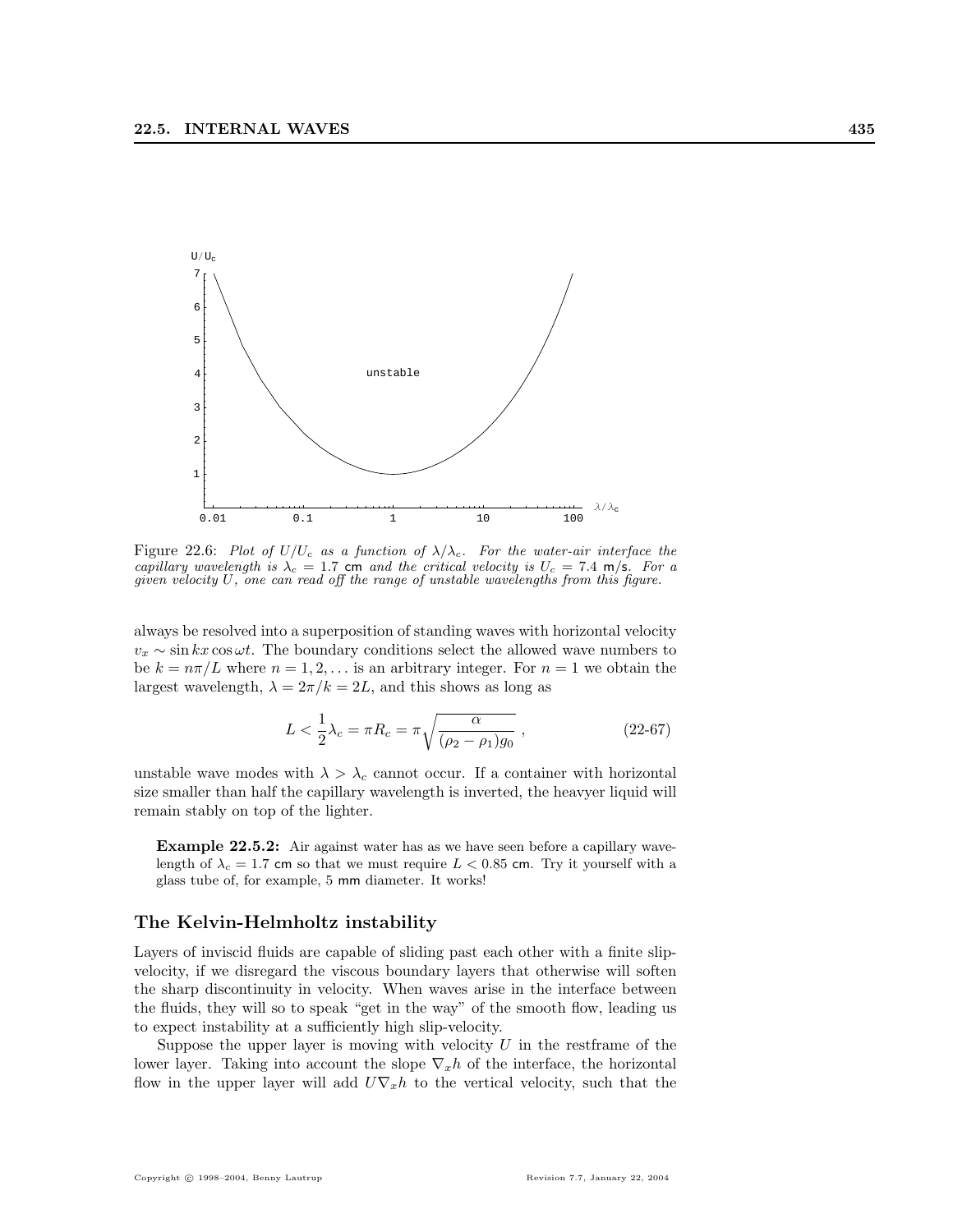kinematic boundary conditions are replaced by,

$$
v_{1z} = \frac{\partial h}{\partial t}, \qquad v_{2z} = \frac{\partial h}{\partial t} + U \nabla_x h \qquad \text{for } z = h. \tag{22-68}
$$

The same is the case for the pressure which becomes

$$
p_2 = p_0 - \rho_0 \left( g_0 h + \frac{\partial \Psi_2}{\partial t} + U \nabla_x \Psi_2 \right) . \tag{22-69}
$$

Putting it all together we find the boundary conditions,

$$
kA_1 = a\omega
$$
,  $-kA_2 = a(\omega - kU)$ ,  
\n $\rho_1(g_0a - \omega A_1) + \alpha k^2 a = \rho_2(g_0a - (\omega - kU)A_2)$ ,

which when combined lead to a quadratic equation for the frequency

$$
(\rho_1 + \rho_2)\omega^2 - 2\rho_2 k U \omega + \rho_2 k^2 U^2 = k((\rho_1 - \rho_2)g_0 + \alpha k^2) . \tag{22-70}
$$

Given the wave number  $k$ , the roots are real for

$$
U^2 < \left(\frac{1}{\rho_1} + \frac{1}{\rho_2}\right) \frac{(\rho_1 - \rho_2)g_0 + \alpha k^2}{k} \,. \tag{22-71}
$$

For  $\rho_1 > \rho_2$ , the right hand side has an absolute minimum when  $kR_c = 1$ , where  $R_c$  is the capillary radius for internal waves (22-65). Selecting the minimum of the right hand side by setting  $k = 1/R_c$ , the condition for absolute stability becomes

$$
U < U_c = \sqrt{2g_0 R_c \left(\frac{\rho_1}{\rho_2} - \frac{\rho_2}{\rho_1}\right)} \tag{22-72}
$$

For air flowing over water the critical velocity is  $U_c = 7.4$  m/s. In fig. 22.6 the ratio

$$
\frac{U}{U_c} = \sqrt{\frac{1}{2} \left( \frac{\lambda}{\lambda_c} + \frac{\lambda_c}{\lambda} \right)}
$$
(22-73)

is plotted as a function of  $\lambda/\lambda_c$ . For  $U > U_c$  there will be a range of wavelengths around the capillary wavelength  $\lambda = \lambda_c$  for which small disturbances will diverge exponentially with time. This is the Kelvin-Helmholtz instability which permits us at least in principle to understand how the steadily streaming wind is able to generate waves from infinitesimal disturbances.

What actually happens to the unstable waves with their exponentially growing amplitudes, for example how they grow into the larger waves created by a storm, cannot be predicted from linear theory. It is, however, possible to say something about the statistics of wind-generated ocean waves without going into too much nonlinear theory (see section 22.7).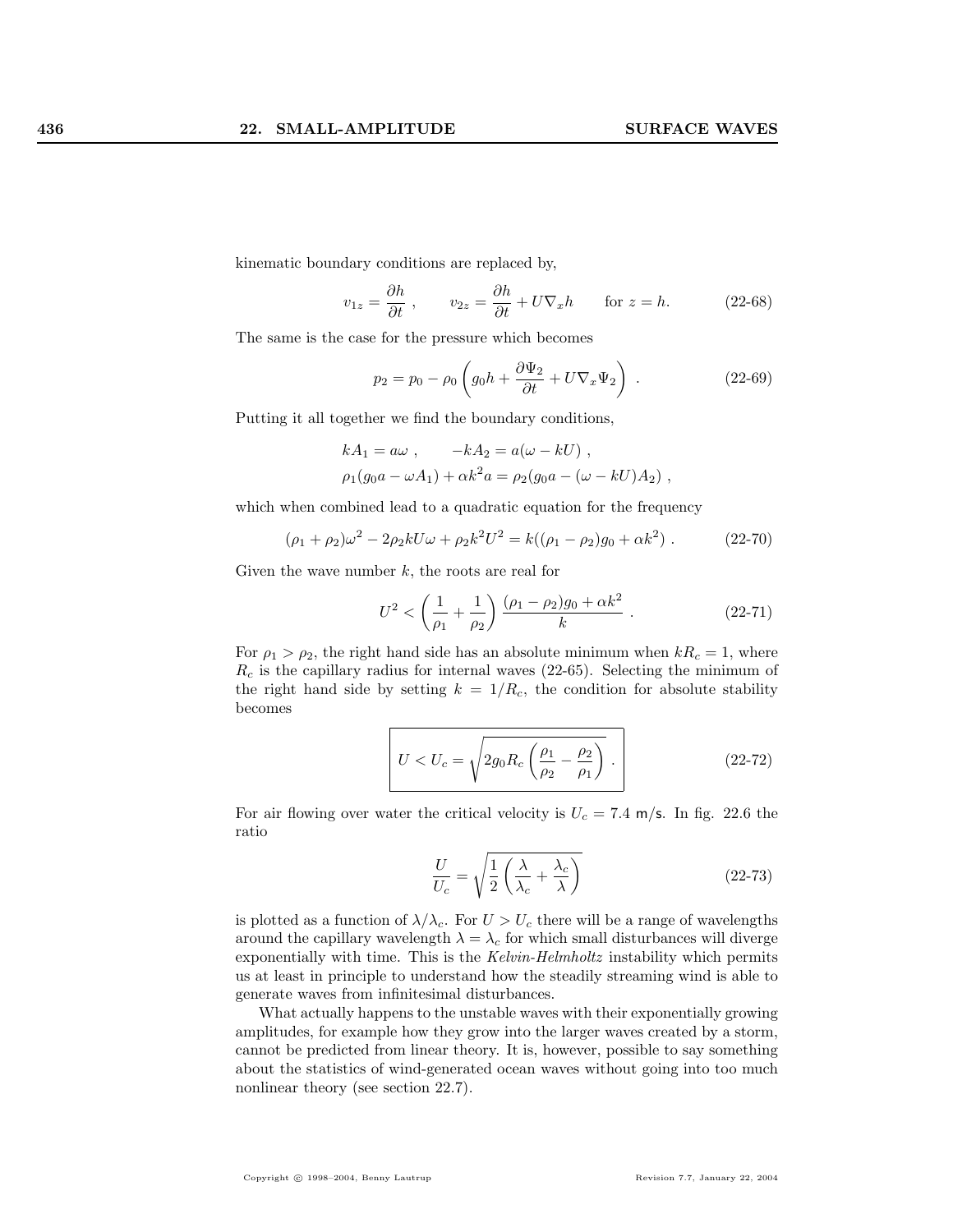## ∗ 22.6 Attenuation of small-amplitude waves

Surface waves are attenuated by several effects. First of all, there is viscous attenuation due to internal friction in the fluid. Secondly, there is attenuation from bottom friction, and thirdly there is dissipation due to deviations of surface tension from its equilibrium value, which for example plays a role when oil is poured on troubled waters. Here we shall only focus on viscous attenuation.

#### Rate of viscous dissipation

In an incompressible liquid, we have  $\nabla \cdot \mathbf{v} = 0$ , and the internal rate of viscous energy dissipation (17-79) in a thin vertical column of liquid with area A simplifies to

$$
P_{\rm int} = -2\eta \int_{-d}^{h} \sum_{ij} v_{ij}^{2} A dz \approx -2\eta \int_{-d}^{0} \sum_{ij} v_{ij}^{2} A dz , \qquad (22-74)
$$

where  $v_{ij} = \frac{1}{2}(\nabla_i v_j + \nabla_j v_i)$  and  $\eta$  is the viscosity. For a line wave running along x the integrand may be recast as

$$
\sum_{ij} v_{ij}^2 = (\nabla_x v_x)^2 + (\nabla_z v_z)^2 + \frac{1}{2} (\nabla_x v_z + \nabla_z v_x)^2 = 2(\nabla_x v_x)^2 + 2(\nabla_x v_z)^2.
$$

In the last step have used mass conservation  $\nabla_z v_z = -\nabla_x v_x$  and irrotationality  $\nabla_z v_x = \nabla_x v_z$ . For a harmonic wave (22-32) we may replace  $\nabla_x$  by k in the time average, so that it becomes

$$
\left\langle \sum_{ij} v_{ij}^2 \right\rangle = 2k^2 \left\langle v_x^2 + v_z^2 \right\rangle . \tag{22-75}
$$

This is proportional to the integrand in the kinetic energy (22-44) and taking over the result (22-45) this leads to  $\langle -P_{\text{int}} \rangle = 8\nu k^2 \langle \mathcal{T} \rangle$ , where  $\nu = \eta/\rho_0$  is the kinematic viscosity. Relative to the average of the total energy,  $\langle \mathcal{E} \rangle = 2 \langle \mathcal{T} \rangle$  the rate of dissipation finally becomes

$$
\frac{\langle -P_{\rm int} \rangle}{\langle \mathcal{E} \rangle} = 4\nu k^2 . \qquad (22-76)
$$

The dissipative energy loss grows quadratically with the wave number and is most important for small wavelengths, i.e. for capillary waves. These may as before be included by replacing  $g_0$  by the effective gravity (22-55), but that does not change the above result.

The loss of energy over a wave period  $\tau = 2\pi/\omega$  is  $P_{\text{int}} \tau$ , and relative to the average energy of the wave (22-46), it becomes

$$
\frac{\langle -P_{\text{int}} \rangle \tau}{\langle \mathcal{E} \rangle} = 4\nu k^2 \tau = 8\pi \nu \frac{k^2}{\omega} = 16\pi^2 \frac{\nu \tau}{\lambda^2} ,\qquad (22-77)
$$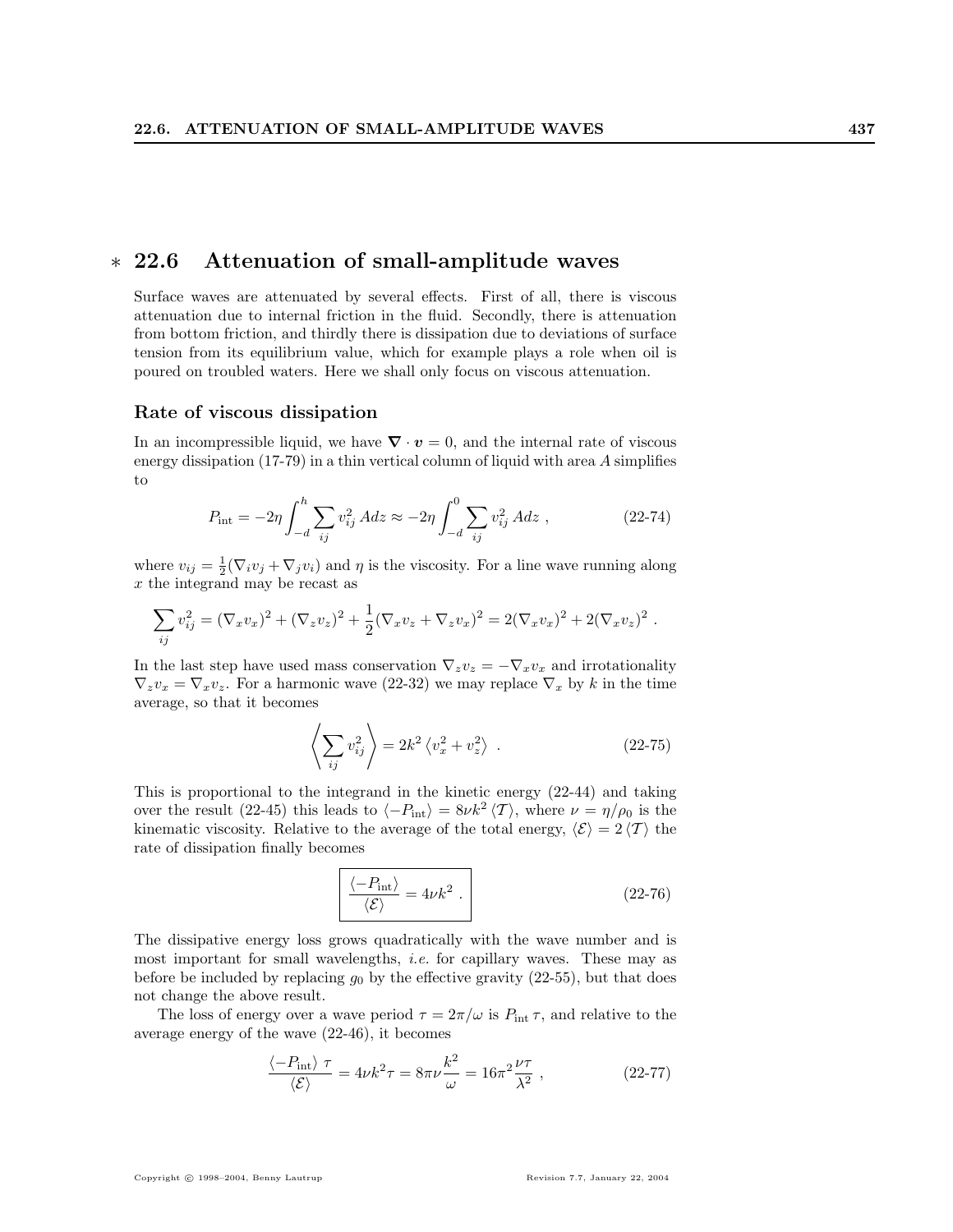

Figure 22.7: The viscous amplitude attenuation coefficient  $\kappa$  for water plotted as a function of wavelength  $\lambda$ . The viscosity is  $\nu = 8.64 \times 10^{-7}$  m<sup>2</sup>/s and the surface tension  $\alpha = 0.073$  N/m. Viscous attenuation essentially only plays a role for very small wavelengths.

where  $\nu$  is the kinematic viscosity. The condition for our calculation to be valid is that the relative attenuation should be small. In deep water with  $\nu \approx 10^{-6} \text{ m}^2/\text{s}$ , this quantity becomes larger than unity for  $\lambda \lesssim 40 \mu$ m, so that the condition should be well satisfied in practice where wavelengths are much larger.

#### Energy and amplitude attenuation coefficients

The energy propagates, as we have shown before, with the group velocity  $c_g$ . Dividing the rate of dissipation (22-76) by  $c_q$ , we obtain the spatial energy attenuation coefficient (i.e. the relative loss of energy per unit of length)

$$
2\kappa = \frac{4\nu k^2}{c_g} \,. \tag{22-78}
$$

As the energy is quadratic in the amplitude, the energy attenuation coefficient is twice the *amplitude attenuation coefficient*  $\kappa$ , plotted in fig. 22.7. It is clearly only of importance for small wavelengths.

**Example 22.6.1:** In water for  $\lambda = 1$  m one finds  $\kappa \approx 10^{-4}$  m<sup>-1</sup> whereas for  $\lambda = \lambda_c = 1.7$  cm one gets  $\kappa \approx 1 \text{ m}^{-1}$ . A raindrop hitting a lake surface thus creates a disturbance that dies out after propagating through a meter or less whereas a big object, like the human body, will make waves with longer wavelength that continue essentially unattenuated right across the lake. In these cases, however, the amplitude of the ring-shaped surface waves will also diminish for purely geometric reasons.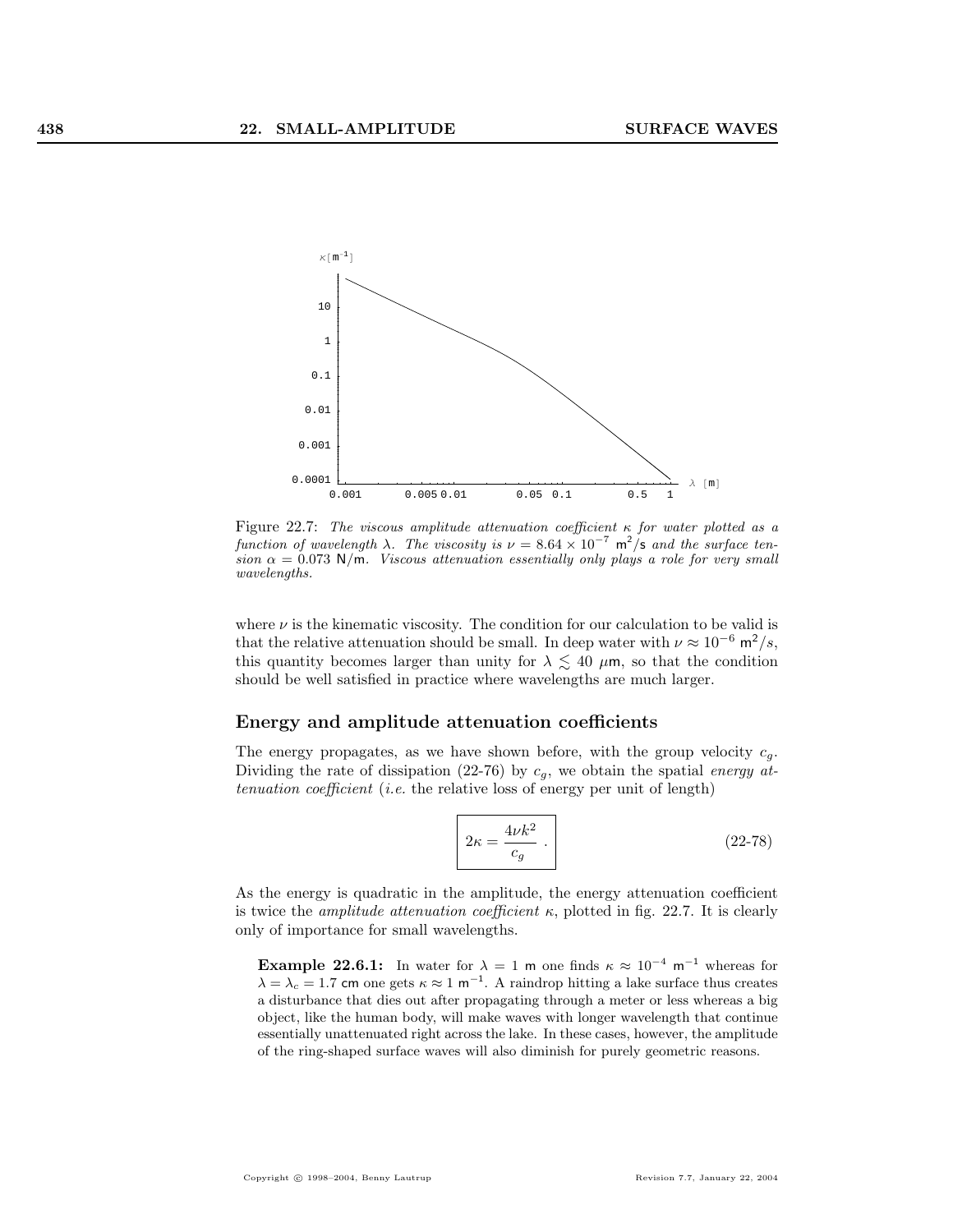## ∗ 22.7 Statistics of wind-generated ocean waves

Waves arise spontaneously from tiny perturbations at the wind/water interface when the wind speed surpasses the Kelvin-Helmholtz instability threshold (see page 435). The continued action of the wind and nonlinear wave interactions raise the waves further, until a kind of dynamic equilibrium is reached in which the surface may be viewed as a statistical ensemble of harmonic waves with a spectrum of periods, wavelengths, and amplitudes. Even if we do not understand the mechanism at play, it is nevertheless possible to draw some quite general conclusions about its statistics and compare them with observations.

#### Surface height observations

A ship or buoy bobbing at a fixed position  $(x, y)$  of the ocean surface reflects the local surface height,  $h(t) = h(x, y, t)$ . The variations in surface height may be determined by many different techniques, for example based on accelerometers, radar or sattelites. While the wind blows steadily, a long record of  $N \gg 1$ measurements  $h_n = h(t_n)$  can be collected at the discrete times,  $t_n = n\epsilon$  (*n* =  $1, 2, \ldots, N$ , which for simplicity are assumed to be evenly spaced.

The underlying wave structure of the surface creates strong correlations between successive measurements of the local height. Short waves are carried on top of larger waves and so on. To get rid of such correlations, we shall for odd  $N = 2M + 1$  write the record as a superposition of simple harmonics (see problem 22.15 for the precise theory of discrete Fourier transformations),

$$
h_n = a_0 + \sum_{m=1}^{M} a_m \cos(\omega_m t_n - \chi_m)
$$
 (22-79)

where  $\omega_m = 2\pi m/N\epsilon$  is the circular frequency,  $a_m$  the amplitude, and  $\chi_m$  the phase shift of the m'th harmonic. Given the  $N = 2M + 1$  measured values  $h_n$ these equations may be solved for the  $2M+1$  unknowns, consisting of amplitudes and phase shifts plus the constant  $a_0$ . Notice that the highest frequency that can be resolved by N observations is  $\omega_M = 2\pi M/N\epsilon \approx \pi/\epsilon$ .

From the data record we may calculate various averages that may be related to the parameters of the harmonic expansion. Thus, we find the average height  $\langle h \rangle = \frac{1}{N}$ Trained is of the narmonic expansion. Thus, we find the average neight  $\sum_{n=1}^{N} h_n = a_0$  because all the cosines average out to zero. Without any loss of generality we may always subtract the average water level  $a_0$  from the measured heights. Assuming from now on that  $\langle h \rangle = a_0 = 0$ , the variance of the height becomes

$$
\langle h^2 \rangle = \frac{1}{N} \sum_{n=1}^{N} h_n^2 = \frac{1}{2} \sum_{m=1}^{M} a_m^2 .
$$
 (22-80)

In the last step we have used that the harmonics are uncorrelated so that the average of the product of different harmonics vanishes, whereas the average of the square of any of the cosines is  $1/2$  (see problem 22.15).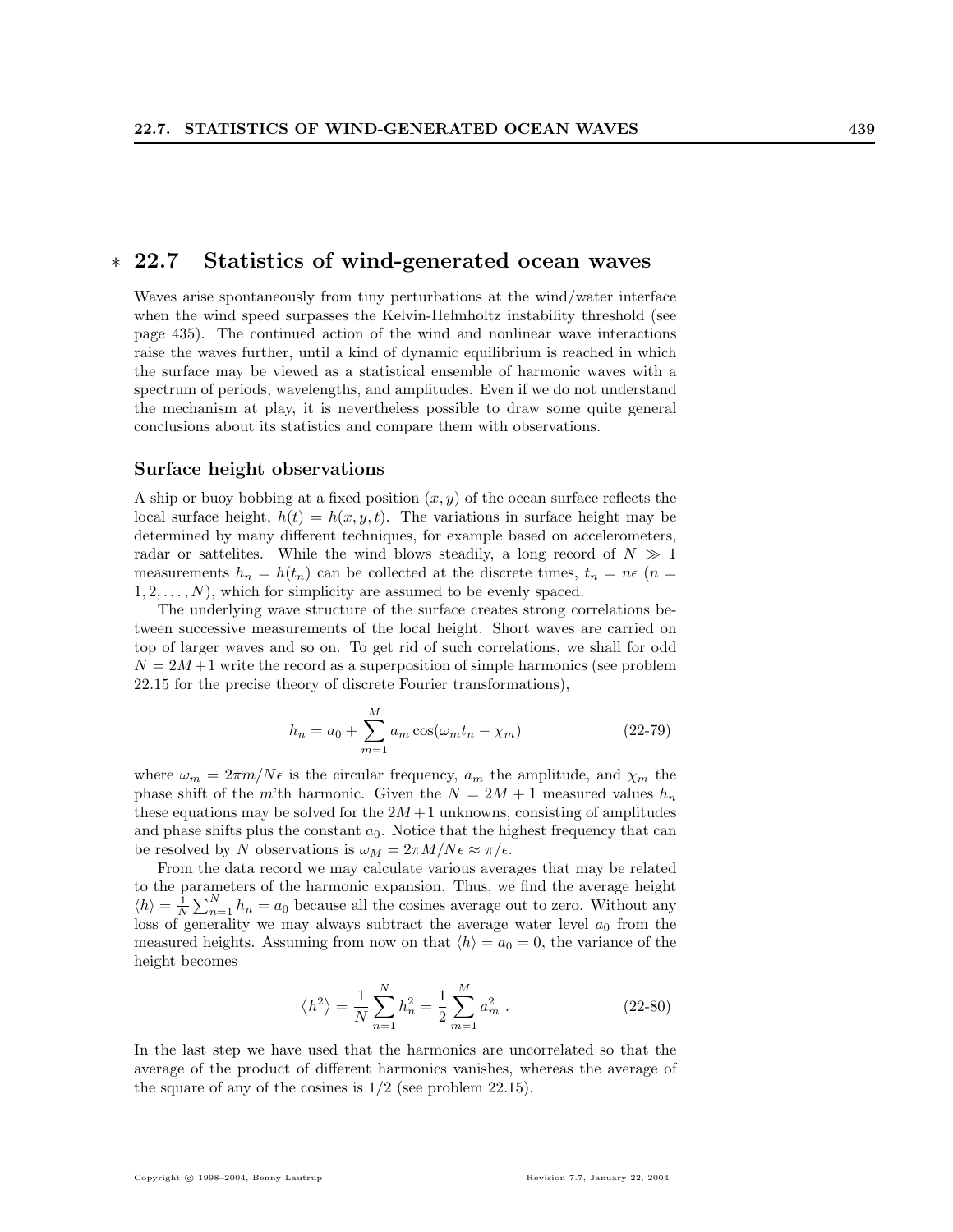For large N the frequencies constitute almost a continuum and since the energy is proportional to the square of the amplitude, the power spectrum of the observed waves may be defined to be

$$
S(\omega_m) = \frac{N\epsilon}{4\pi} a_m^2 \tag{22-81}
$$

The coefficient in front has been chosen such that for large  $N$  we may write the sum over  $m$  as an integral

$$
\langle h^2 \rangle = \frac{1}{2} \sum_{m=1}^{M} a_m^2 \approx \int_0^{\omega_M} S(\omega) d\omega , \qquad (22-82)
$$

where  $d\omega = 2\pi/N\epsilon$  is the distance between neighboring frequencies.

#### The "canonical" form of the spectrum

The empirical spectra have a single peak with a long tail towards higher frequencies and a sharp drop-off below. The position of the peak depends strongly on the wind velocity  $U$  whereas the high-frequency tail appears to be the same for all  $U$  (see fig. 22.8). We shall now see that it is possible to understand the general form of the spectrum using the methods of statistical mechanics.

The wind speed  $U$  sets the level of excitation of the ocean surface at large, but cannot control what happens locally so that the local wave energy  $E$  in a small neighborhood of a fixed point in principle can take any value. But because the energy has to come from the huge reservoir of wave energy in the surrounding ocean, the probability that the local energy actually gets the value  $E$  is suppressed by a canonical Boltzmann factor  $e^{-\beta E}$ , where the "inverse temperature"  $\beta$  is a measure of the level of excitation of the ocean. Multiplying with the energy per unit of frequency  $dE/d\omega$  the energy spectrum becomes

$$
S \sim e^{-\beta E} \frac{dE}{d\omega} \tag{22-83}
$$

Provided the nonlinearity is not excessive, the local energy is proportional to the square of the amplitude  $E \sim a^2$ . Since the local energy cannot depend on U, the amplitude must be of magnitude  $a \sim g_0/\omega^2$ , because that is the only length scale which may be constructed from  $g_0$  and  $\omega$ . Taking  $E \sim g_0^2/\omega^4$  and normalizing the frequency in the exponent by  $q_0/U$ , we get the following model for the spectrum,

$$
S(\omega) = \alpha \frac{g_0^2}{\omega^5} \exp\left[-\beta \left(\frac{g_0}{U\omega}\right)^4\right],
$$
 (22-84)

where  $\alpha$  and  $\beta$  are dimensionless parameters. This spectrum has indeed a sharp low-frequency cutoff, a single peak, and a high-frequency tail that is independent of U (when  $\alpha$  is independent of U).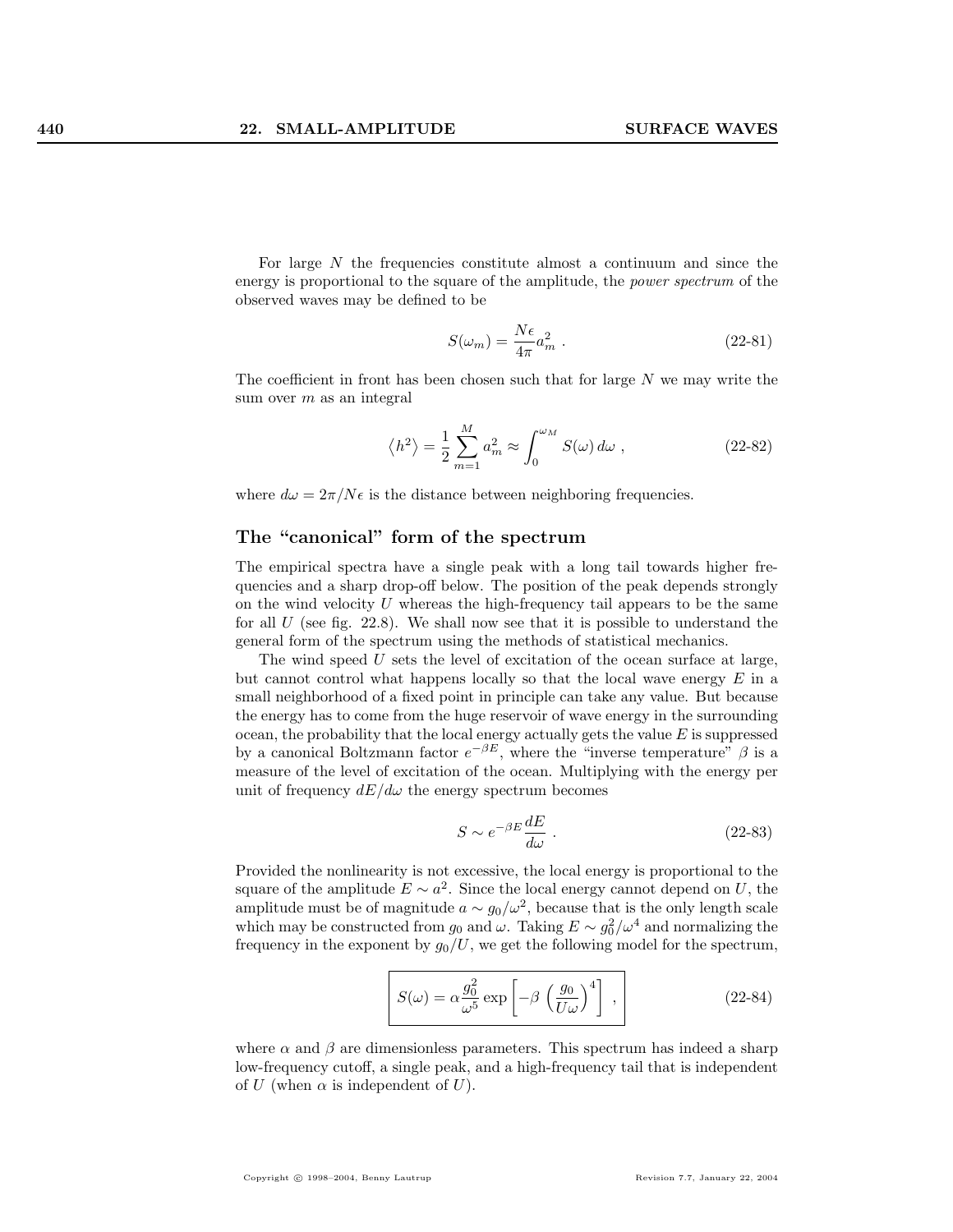

Figure 22.8: Pierson-Moskowitz wave spectrum S as a function of circular frequency  $\omega$  for three different wind speeds  $U = 10, 15, 20$  m/s. Notice that the high frequency tail is independent of U.

The root-mean-square amplitude and the peak frequency are easily evaluated,

$$
\sqrt{\langle h^2 \rangle} = \sqrt{\frac{\alpha}{\beta}} \frac{U^2}{2g_0} , \qquad \qquad \omega_p = \left(\frac{4\beta}{5}\right)^{1/4} \frac{g_0}{U} . \qquad (22-85)
$$

 $\frac{1}{4}$ 

Notice that these quantities are scaled by the only possible combinations of  $U$ and  $g_0$  that have the right dimensions.

#### The Pierson-Moskowitz empirical spectrum

Assuming that the statistical equilibrium is the same everywhere on the ocean surface, the dimensionless parameters  $\alpha$  and  $\beta$  can only depend on U and  $g_0$ , but since there is no dimensionless combination of U and  $g_0$ , both  $\alpha$  and  $\beta$  must be constants. Pierson and Moskowitz<sup>2</sup> fitted empirical spectra for a range of wind velocities and found the values

$$
\alpha = 8.1 \times 10^{-3} , \qquad \beta = 0.74 . \qquad (22-86)
$$

The root-mean-square amplitude and spectrum peak position are

$$
\sqrt{\langle h^2 \rangle} = 0.11 \frac{U^2}{2g_0} , \qquad \qquad \omega_p = 0.88 \frac{g_0}{U} . \qquad (22-87)
$$

The actual spectrum is quite sensitive to the height at which the wind speed is determined because of air turbulence close to the surface. In the data used in the fit, the wind speed was measured about 20 m above the average surface level.

In fig. 22.8 the Pierson-Moskowitz spectrum is shown for three different wind speeds. One notices how the high-frequency tails coincide, and how the lowfrequency cutoff becomes sharper as the wind speed increases.

<sup>2</sup>W. J. Pierson and L. Moskowitz, J. Geophysical Research 69, 5181 (1964); L. Moskowitz, ibid p. 5161;W. J. Pierson, ibid p. 5191.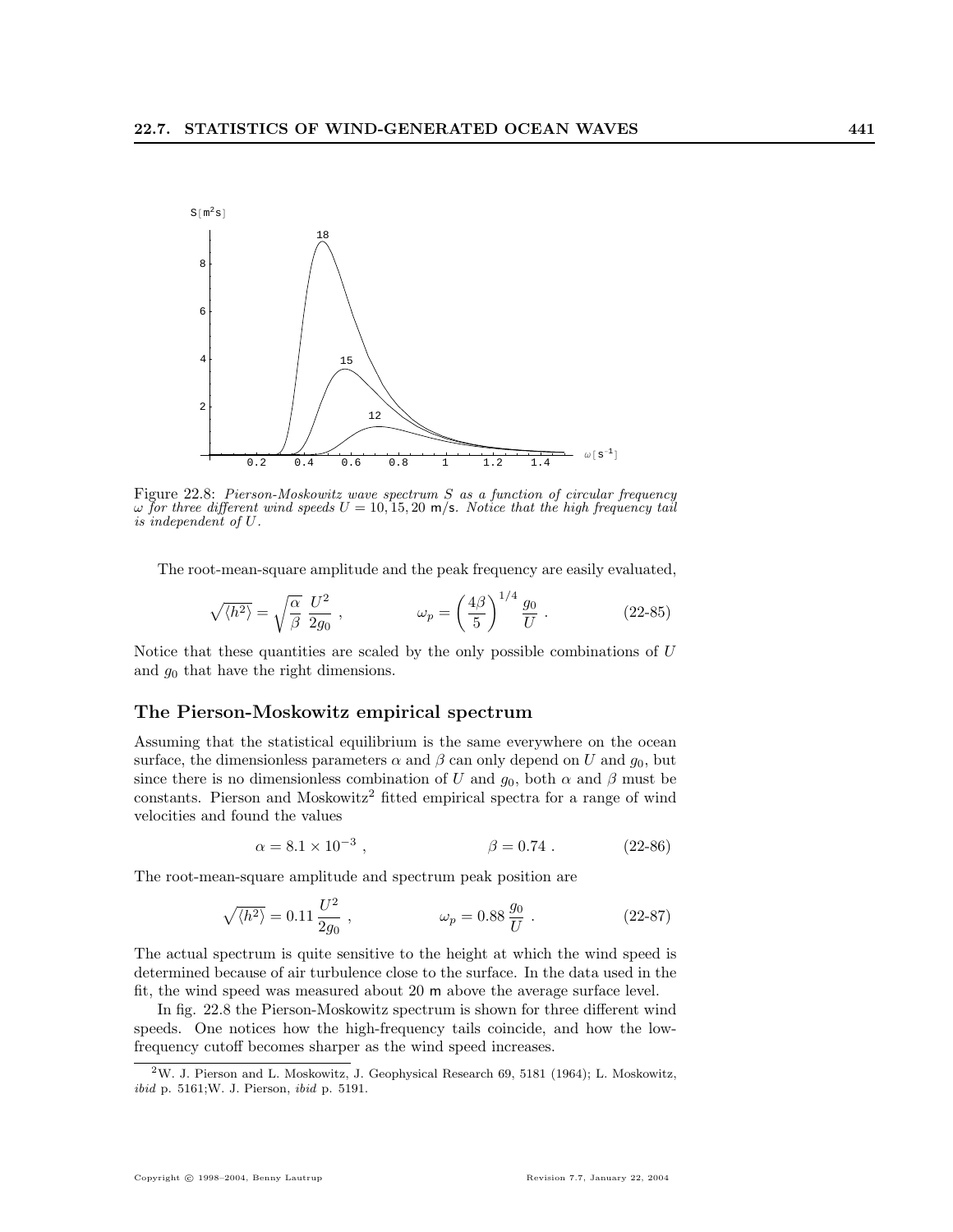**Example 22.7.1:** At a wind speed of  $U = 15$  m/s the period at peak is about  $\tau_p = 11$  s, corresponding to a deep-water wavelength of  $\lambda_p = 186$  m and a phase velocity of  $c_p = 17$  m/s. The average amplitude of the waves raised by this wind is  $\sqrt{\langle h^2 \rangle} = 1.2$  m. As a measure of the nonlinearity one may take  $k_p\sqrt{\langle h^2 \rangle} = 0.04$ where  $k_p = \omega_p^2/g_0 = 0.03 \text{ m}^{-1}$  is the peak wave number, determined from the deep-water dispersion relation (22-24). According to this estimate, the average nonlinearity at play at this wind speed is indeed quite small.

The assumed dynamic equilibrium of the ocean surface takes a long time to develop, and more so the higher the wind speed. A wind with velocity U lasting a time t must have travelled over an upwind distance  $L = Ut$ , called the fetch. Even for a moderate wind at  $15 \text{ m/s}$  the sea takes about 8 hours to develop, so that the fetch is about 500 km. Since the fetch empirically grows roughly like  $U^3$ , much stronger winds in practice rarely manage to fully develop the equilibrium power spectrum of the sea because of the finite distance to the lee shore and the finite size of the weather systems generating the winds.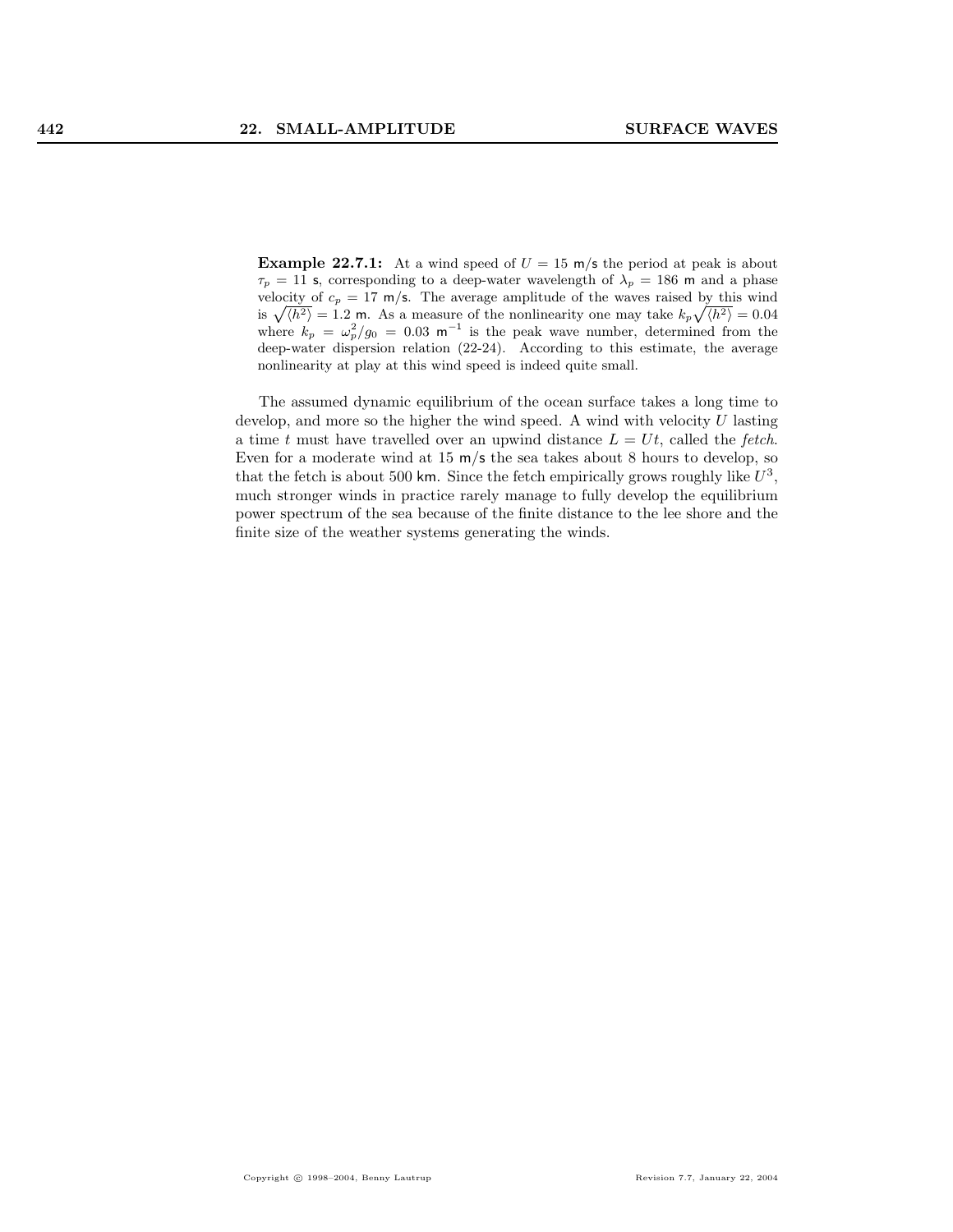# Problems

22.1 Calculate explicitly the form of a superposition of harmonic waves

$$
h = \int_{-\infty}^{\infty} a(k) \cos[kx - \omega(k)t + \chi(k)] dk , \qquad (22-88)
$$

where

$$
a(k) = \frac{1}{\Delta k \sqrt{\pi}} \exp\left(-\frac{(k - k_0)^2}{\Delta k^2}\right)
$$
 (22-89a)

$$
\omega(k) = \omega_0 + c_g(k - k_0) \tag{22-89b}
$$

$$
\chi(k) = \chi_0 - x_0(k - k_0) \tag{22-89c}
$$

Describe its form and determine what  $x_0$  represents. Hint: write the wave as the real part of a complex wave and use the known Gaussian integrals.

22.2 Check whether the shallow-wave solution (22-35) actually satisfies the field equations (22-15). Discuss what is wrong, if they do not.

22.3 Show that the fluid particles move in ellipses in a flat-bottom gravity wave, and that the ellipses become flat close to the bottom. What happens in the deep-water limit?

22.4 Show that the depth at which non-linear effects become important in waves rolling up on a gently sloping beach is of order of magnitude,

$$
d \approx a_0^{4/5} d_0^{1/5} \tag{22-90}
$$

where  $a_0$  and  $d_0$  is the amplitude and depth at the beginning of the beach.

22.5 Define the depth-averaged velocity for a small-amplitude gravity wave,

$$
\bar{v}_x = \frac{1}{d+h} \int_{-d}^h v_x \, dz \tag{22-91}
$$

Show that in the leading approximation its time average is

$$
\langle \bar{v}_x \rangle = \frac{g_0 a^2}{2cd} \left( 1 - \frac{c^2}{g_0 d} \right) \tag{22-92}
$$

What happens in the flat-water limit?

22.6 Calculate the ratio between the amount of water transported during a period and the total amount of water in a shallow-water wave. Estimate its typical value.

∗ 22.7 There is a small subtlety in the derivation of the average mass transport in a wave (22-40), because the leading (sloshing term) could have corrections of order h. Show that for any kind of potential flow  $v = \nabla \Psi$  with periodic velocity potential  $\Psi = \Psi(kx - \omega t, z)$ , the average transport rate will always be

$$
\langle Q \rangle = -\rho_0 L \langle h v_x \rangle_{z=h} \tag{22-93}
$$

in the small amplitude limit. Hint: Use that the average over a period is equivalent to an average over a wavelength.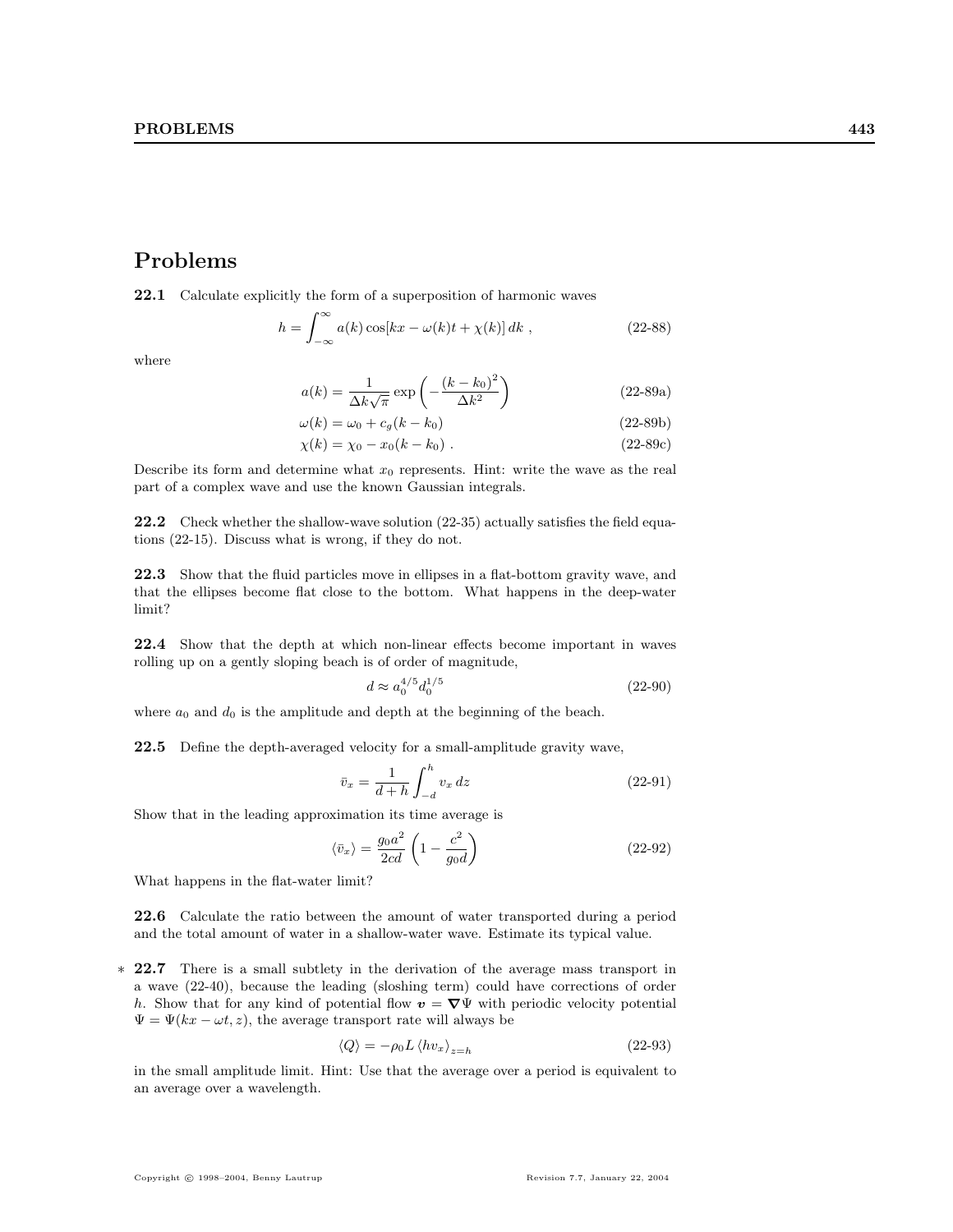$\ast$  22.8 In the derivation of (22-50) there is a subtlety in the use of momentum transport instead of the proper pressure force acting on a vertical cut through the wave

$$
\mathcal{F}_x = -\int_{-d}^{h} p \, Ldz \tag{22-94}
$$

Show that in potential flow, its average equals the average rate of momentum transport,

$$
\langle \mathcal{F}_x \rangle = \left\langle \int_{-d}^h \rho_0 v_x^2 L dz \right\rangle \tag{22-95}
$$

Hint: Include the quadratic terms.

22.9 Consider a small-amplitude gravity line wave and

(a) Show that

$$
v_x^2 + v_z^2 = \nabla_x(\Psi v_x) + \nabla_z(\Psi v_z)
$$
\n
$$
(22-96)
$$

(b) Show that the time average satisfies

$$
\langle v_x^2 + v_z^2 \rangle = \nabla_z \langle \Psi v_z \rangle \tag{22-97}
$$

(c) Use this to calculate the kinetic energy (22-45).

22.10 Prove the virial theorem

$$
\langle T \rangle = \frac{n}{2} \langle \mathcal{V} \rangle \tag{22-98}
$$

for a single particle in periodic motion in a power potential  $V = kr^n$ .

22.11 Justify qualitatively the common observation that waves rolling towards a beach tend to straighten out so that the wave crests become parallel to the beach.

22.12 For what size raindrop will the pressure due to surface tension equal atmospheric pressure?

22.13 a) Determine where the phase and group velocities (22-25) for deep-water waves cross (use  $\alpha = 0.073$  N/m) and the common value at the crossing. b) Determine the minimal value of the phase velocity and the corresponding wavelength .

**22.14** A square jar is half filled with water of density  $1 \text{ g/cm}^3$  lying below oil of density 0.8  $g/cm<sup>3</sup>$ . The interface has surface tension 0.3 N/m. Determine the largest horizontal size of the jar which permits the oil to be stably above the water.